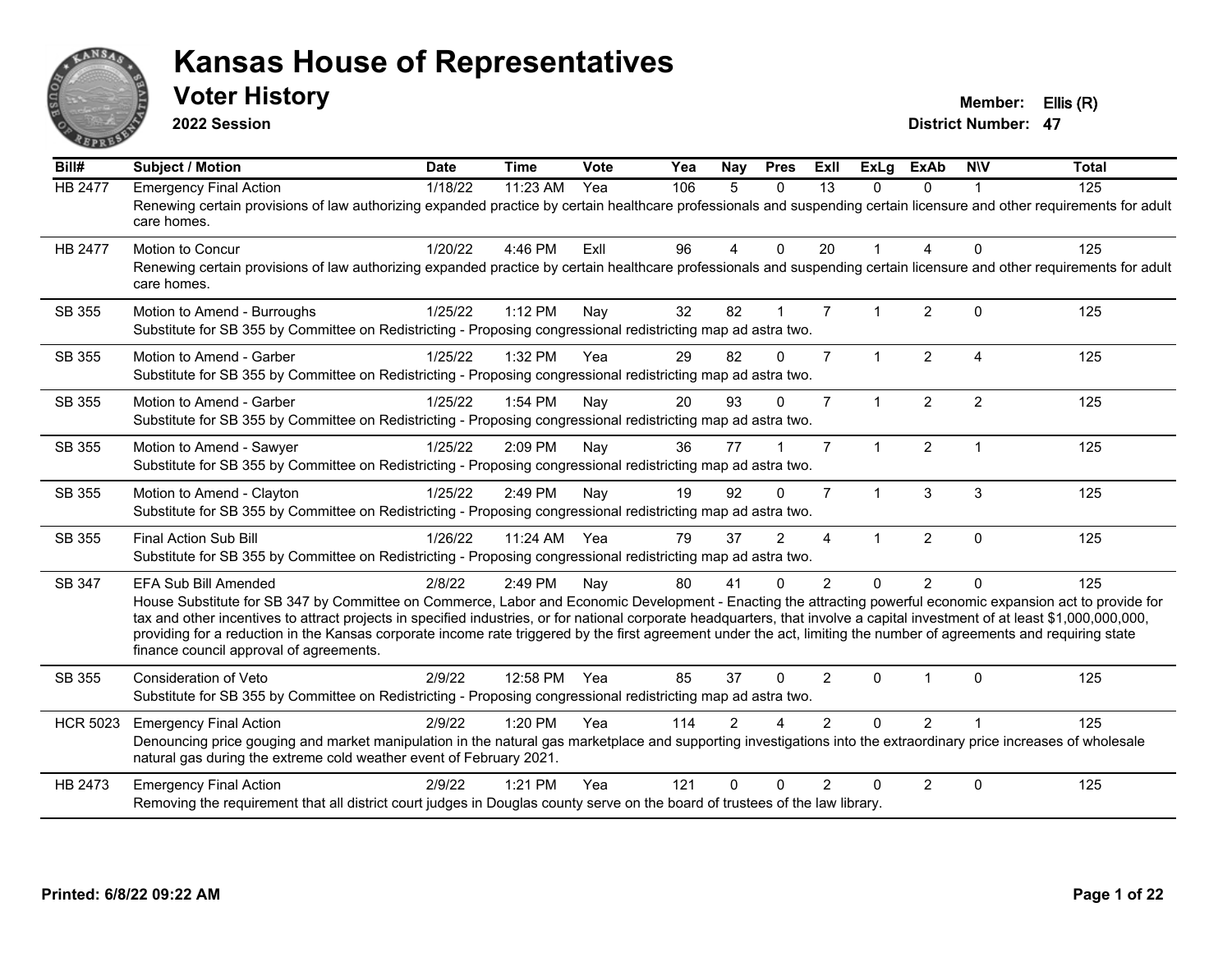

**2022 Session**

**Voter History Member: Ellis (R)** 

| Bill#           | <b>Subject / Motion</b>                                                                                                                                                                                                                                                              | <b>Date</b> | <b>Time</b>  | Vote  | Yea | <b>Nav</b>  | <b>Pres</b> | ExIl           | ExLa     | <b>ExAb</b>    | <b>NIV</b>     | <b>Total</b> |
|-----------------|--------------------------------------------------------------------------------------------------------------------------------------------------------------------------------------------------------------------------------------------------------------------------------------|-------------|--------------|-------|-----|-------------|-------------|----------------|----------|----------------|----------------|--------------|
| <b>HB 2490</b>  | <b>Emergency Final Action</b><br>Authorizing the state treasurer to determine account owners and designated beneficiaries for an ABLE savings account, adding who may open such an account and<br>requiring compliance with the federal internal revenue code.                       | 2/9/22      | 1:22 PM      | Yea   | 118 | 3           | $\Omega$    | $\mathfrak{p}$ | 0        | $\mathcal{P}$  | $\Omega$       | 125          |
| HB 2480         | <b>Final Action</b><br>Amending the public water supply project loan program's definition of "project" to remove the definition's current exclusion of projects that are<br>related to the diversion or transportation of water acquired through a water transfer.                   | 2/15/22     | 11:59 PM     | Yea   | 118 | $\Omega$    | $\Omega$    | 3              | $\Omega$ | $\overline{2}$ | $\overline{2}$ | 125          |
| <b>HB 2564</b>  | <b>Final Action</b><br>Updating the version of risk-based capital instructions in effect.                                                                                                                                                                                            | 2/15/22     | 11:59 PM     | Yea   | 118 | $\Omega$    | $\Omega$    | 3              | $\Omega$ | $\overline{2}$ | $\overline{2}$ | 125          |
| HB 2489         | <b>Final Action Amended</b><br>Amending provisions of the technology-enabled fiduciary financial institutions act relating to fees and assessments, examinations, disclosures to consumers and<br>requiring such institutions to be mandatory reporters for purposes of elder abuse. | 2/16/22     | 11:17 AM     | Yea   | 120 | $\Omega$    | $\Omega$    |                | $\Omega$ | 3              |                | 125          |
| HB 2537         | <b>Final Action</b><br>Requiring the insurance department to hold a hearing in cases involving an order under the Kansas administrative procedure act.                                                                                                                               | 2/16/22     | 11:19 AM     | Yea   | 120 | $\Omega$    |             |                | 0        | 3              | $\Omega$       | 125          |
| SB 337          | <b>Final Action</b><br>Converting the conditional charter issued for the pilot program under the technology-enabled fiduciary financial institutions act to a full fiduciary financial institution<br>charter.                                                                       | 2/16/22     | 11:20 AM     | Yea   | 119 |             |             |                | 0        | 3              | $\Omega$       | 125          |
| <b>HCR 5014</b> | Motion to Recommend for Passage<br>Proposing a constitutional amendment that provides for legislative oversight of rules and regulations adopted by executive branch agencies and officials.                                                                                         | 2/16/22     | 12:30 PM     | Yea   | 77  | 42          | $\Omega$    |                | $\Omega$ | $\overline{2}$ | 3              | 125          |
| HB 2560         | <b>Final Action</b><br>Extending certain penalties, fees and maximum amounts of fees and the expiration dates of certain programs of the Kansas department of agriculture.                                                                                                           | 2/17/22     | 12:25 PM     | - Yea | 101 | 11          | $\Omega$    |                | $\Omega$ | 11             |                | 125          |
| HB 2591         | <b>Final Action</b><br>Repealing the state general fund and conservation fee fund transfers to the abandoned oil and gas well fund.                                                                                                                                                  | 2/17/22     | 12:27 PM Yea |       | 112 | $\Omega$    | $\Omega$    |                | $\Omega$ | 11             |                | 125          |
| <b>HCR 5014</b> | <b>Final Action</b><br>Proposing a constitutional amendment that provides for legislative oversight of rules and regulations adopted by executive branch agencies and officials.                                                                                                     | 2/17/22     | 12:43 PM     | Yea   | 80  | 33          | $\Omega$    |                | $\Omega$ | 11             | $\Omega$       | 125          |
| HB 2540         | <b>Emergency Final Action</b><br>Authorizing the construction of a memorial honoring Kansas gold star families.                                                                                                                                                                      | 2/17/22     | 12:45 PM     | Yea   | 113 | $\Omega$    | $\Omega$    |                | $\Omega$ | 11             | $\Omega$       | 125          |
| HB 2458         | <b>Emergency Final Action</b><br>Designating a portion of U.S. highway 56 as the PFC Shane Austin memorial highway.                                                                                                                                                                  | 2/17/22     | 12:47 PM     | Yea   | 113 | $\mathbf 0$ | $\Omega$    | $\overline{1}$ | $\Omega$ | 11             | $\mathbf 0$    | 125          |
| HB 2476         | <b>Emergency Final Action</b><br>Providing for the silver star and bronze star distinctive license plates.                                                                                                                                                                           | 2/17/22     | 12:48 PM     | Yea   | 113 | $\Omega$    | $\Omega$    | $\overline{1}$ | 0        | 11             | $\Omega$       | 125          |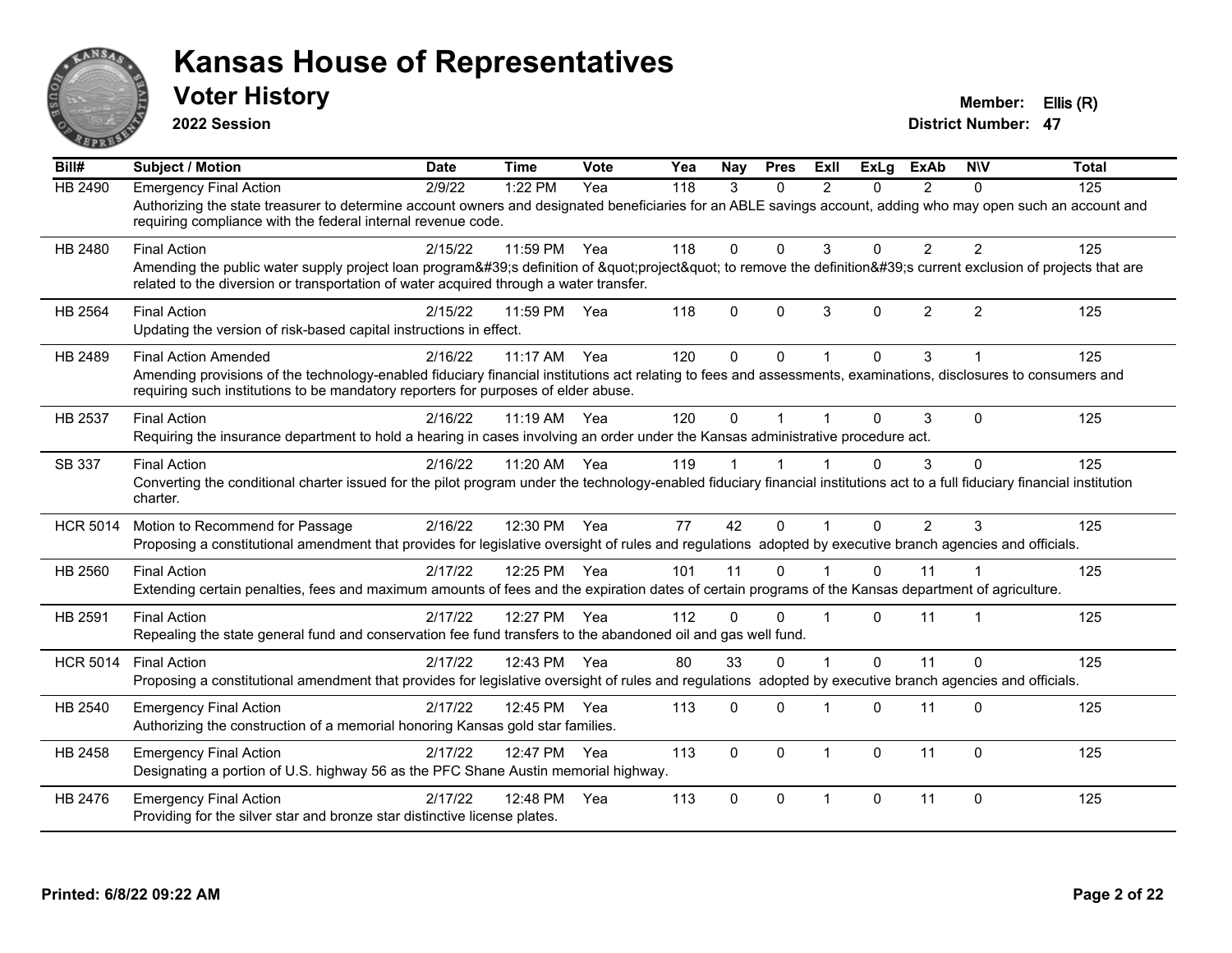

**2022 Session**

**Voter History Member: Ellis (R)** 

| Bill#           | <b>Subject / Motion</b>                                                                                                                                                                                                                                                                                                         | <b>Date</b> | <b>Time</b>  | Vote | Yea | <b>Nay</b>     | <b>Pres</b>  | Exll           | <b>ExLg</b>  | <b>ExAb</b>    | <b>NIV</b>     | <b>Total</b> |
|-----------------|---------------------------------------------------------------------------------------------------------------------------------------------------------------------------------------------------------------------------------------------------------------------------------------------------------------------------------|-------------|--------------|------|-----|----------------|--------------|----------------|--------------|----------------|----------------|--------------|
| <b>HB 2478</b>  | <b>Emergency Final Action</b><br>Designating a portion of United States highway 166 as the SGT Evan S Parker memorial highway.                                                                                                                                                                                                  | 2/17/22     | 12:49 PM     | Yea  | 113 | $\Omega$       | $\Omega$     | $\overline{1}$ | $\Omega$     | 11             | $\Omega$       | 125          |
|                 |                                                                                                                                                                                                                                                                                                                                 |             |              |      |     |                |              |                |              |                |                |              |
| <b>HCR 5014</b> | <b>Final Action</b><br>Proposing a constitutional amendment that provides for legislative oversight of rules and regulations adopted by executive branch agencies and officials.                                                                                                                                                | 2/21/22     | 11:45 AM     | Yea  | 85  | 39             | $\mathbf 0$  | $\mathbf{1}$   | $\Omega$     | $\mathbf{0}$   | $\Omega$       | 125          |
| HB 2517         | <b>Final Action Amended</b>                                                                                                                                                                                                                                                                                                     | 2/22/22     | 10:49 AM Yea |      | 120 | $\Omega$       | ∩            | 2              | 0            | 3              |                | 125          |
|                 | Transferring the responsibility to certify drug abuse treatment providers that participate in the certified drug abuse treatment program from the department of corrections<br>to the Kansas sentencing commission.                                                                                                             |             |              |      |     |                |              |                |              |                |                |              |
| HB 2594         | <b>Final Action Amended</b>                                                                                                                                                                                                                                                                                                     | 2/22/22     | 10:50 AM Yea |      | 120 | $\Omega$       | $\Omega$     | $\overline{2}$ | 0            | 3              | $\Omega$       | 125          |
|                 | Exempting certain modifications on antique vehicles from vehicle identification number offense seizures and dispositions.                                                                                                                                                                                                       |             |              |      |     |                |              |                |              |                |                |              |
| HB 2607         | <b>Final Action Amended</b>                                                                                                                                                                                                                                                                                                     | 2/22/22     | 10:51 AM     | Yea  | 120 | $\Omega$       | $\mathbf{0}$ | $\overline{2}$ | 0            | 3              | $\Omega$       | 125          |
|                 | Clarifying the time limitations for habeas corpus claims.                                                                                                                                                                                                                                                                       |             |              |      |     |                |              |                |              |                |                |              |
| HB 2299         | Motion to Amend - Fairchild                                                                                                                                                                                                                                                                                                     | 2/22/22     | 3:16 PM      | Nay  | 35  | 84             | $\Omega$     | $\overline{2}$ | 0            | $\mathfrak{S}$ | $\overline{1}$ | 125          |
|                 | Allowing a search warrant to be executed within 10 days from the date of issuance.                                                                                                                                                                                                                                              |             |              |      |     |                |              |                |              |                |                |              |
| HB 2703         | Motion to Amend - Clayton                                                                                                                                                                                                                                                                                                       | 2/22/22     | 4:17 PM      | Nay  | 37  | 80             | $\Omega$     | $\overline{2}$ | $\Omega$     | 3              | 3              | 125          |
|                 | Making changes to employment security law provisions regarding the employment security fund and employer contribution rates, the definition of employment to<br>conform with federal law and various updates to the my reemployment plan program, including making the program mandatory with certain exceptions, and providing |             |              |      |     |                |              |                |              |                |                |              |
|                 | that the secretary of commerce may require participation by claimants in reemployment services.                                                                                                                                                                                                                                 |             |              |      |     |                |              |                |              |                |                |              |
| HB 2525         | Motion to Recommend for Passage                                                                                                                                                                                                                                                                                                 | 2/22/22     | 5:17 PM      | Nay  | 53  | 66             | $\Omega$     | $\overline{2}$ | $\Omega$     | 3              |                | 125          |
|                 | Removing non-cooperation with child support from requirements for food and child care assistance eligibility and exempting adults enrolled in school from the 20-hour-                                                                                                                                                          |             |              |      |     |                |              |                |              |                |                |              |
|                 | per-week work requirement for child care assistance eligibility for a limited time.                                                                                                                                                                                                                                             |             |              |      |     |                |              |                |              |                |                |              |
| HB 2110         | <b>Final Action Amended</b>                                                                                                                                                                                                                                                                                                     | 2/23/22     | 10:21 AM Yea |      | 113 | 8              | $\Omega$     | 3              | $\Omega$     |                | $\Omega$       | 125          |
|                 | Requiring insurance coverage for PANS and PANDAS by the state health care benefits program and requiring the state employee health care commission to submit an<br>impact report on such coverage to the legislature.                                                                                                           |             |              |      |     |                |              |                |              |                |                |              |
| HB 2299         | <b>Final Action Amended</b>                                                                                                                                                                                                                                                                                                     | 2/23/22     | 10:22 AM     | Yea  | 119 | $\overline{2}$ | $\mathbf{0}$ | 3              | $\mathbf{0}$ | 1              | $\Omega$       | 125          |
|                 | Allowing a search warrant to be executed within 10 days from the date of issuance.                                                                                                                                                                                                                                              |             |              |      |     |                |              |                |              |                |                |              |
| HB 2386         | <b>Final Action Amended</b>                                                                                                                                                                                                                                                                                                     | 2/23/22     | 10:23 AM     | Yea  | 118 | 3              | $\mathbf{0}$ | 3              | $\Omega$     |                | $\Omega$       | 125          |
|                 | Establishing requirements for the payment and reimbursement of dental services by a dental benefit plan.                                                                                                                                                                                                                        |             |              |      |     |                |              |                |              |                |                |              |
| HB 2456         | <b>Final Action Amended</b>                                                                                                                                                                                                                                                                                                     | 2/23/22     | 10:24 AM     | Yea  | 117 | 4              | $\mathbf{0}$ | 3              | $\mathbf 0$  | 1              | $\Omega$       | 125          |
|                 | Establishing the Kansas kids lifetime combination hunting and fishing license.                                                                                                                                                                                                                                                  |             |              |      |     |                |              |                |              |                |                |              |
| HB 2481         | <b>Final Action</b>                                                                                                                                                                                                                                                                                                             | 2/23/22     | 10:25 AM     | Yea  | 121 | $\Omega$       | $\Omega$     | 3              | 0            |                | $\Omega$       | 125          |
|                 | Authorizing KP&F participating service credit purchase for certain in-state nonfederal governmental employment.                                                                                                                                                                                                                 |             |              |      |     |                |              |                |              |                |                |              |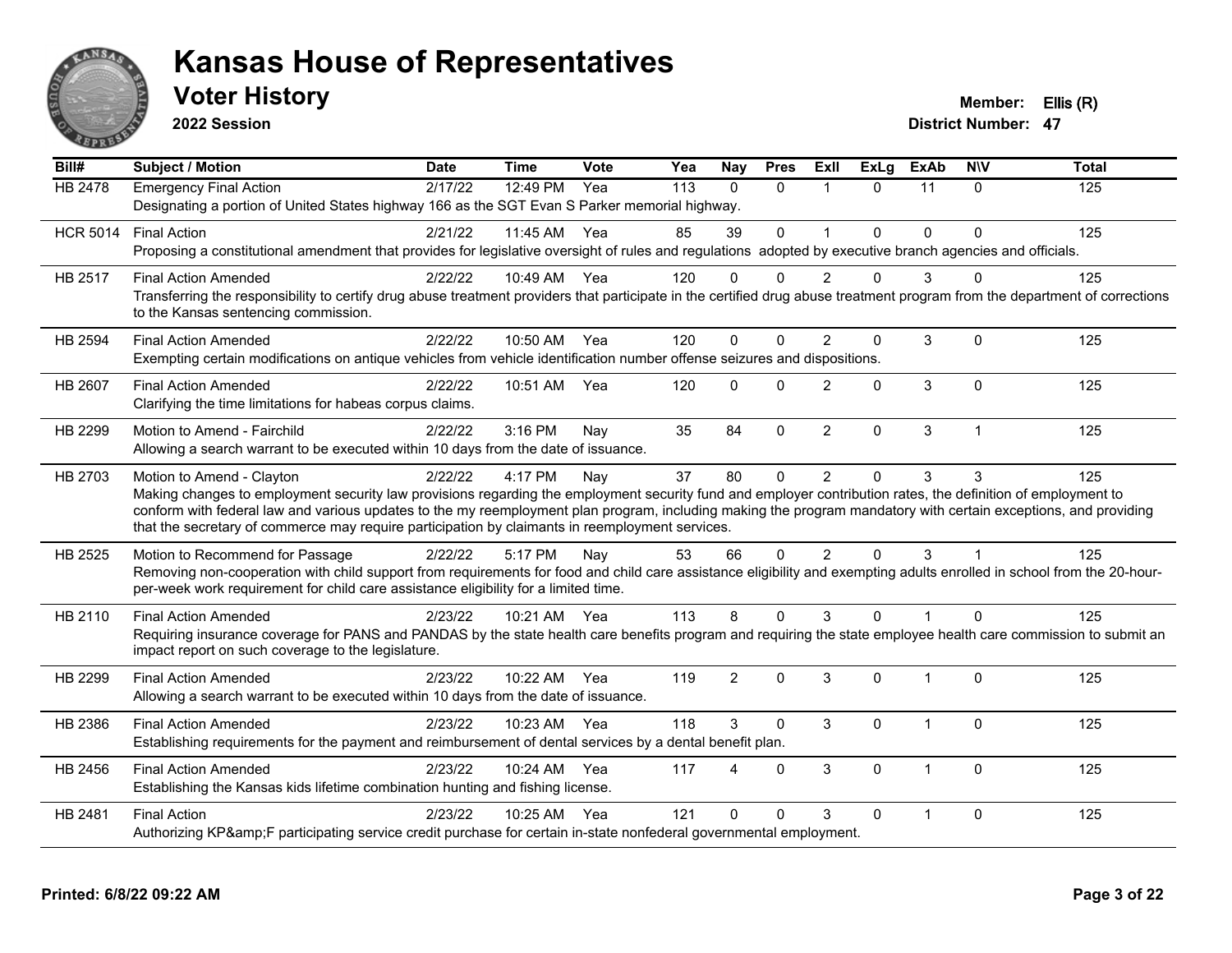

**2022 Session**

**Voter History Member: Ellis (R)** 

| Bill#   | Subject / Motion                                                                                                                                                                                                                                                                                                                                                | <b>Date</b> | Time         | <b>Vote</b> | Yea | <b>Nay</b>   | <b>Pres</b>  | <b>ExII</b> | ExLg         | <b>ExAb</b>  | <b>NIV</b>   | <b>Total</b> |
|---------|-----------------------------------------------------------------------------------------------------------------------------------------------------------------------------------------------------------------------------------------------------------------------------------------------------------------------------------------------------------------|-------------|--------------|-------------|-----|--------------|--------------|-------------|--------------|--------------|--------------|--------------|
| HB 2483 | <b>Final Action</b>                                                                                                                                                                                                                                                                                                                                             | 2/23/22     | 10:26 AM     | Yea         | 105 | 16           | $\mathbf{0}$ | 3           | $\Omega$     |              | $\Omega$     | 125          |
|         | Providing for the daughters of the American revolution distinctive license plate.                                                                                                                                                                                                                                                                               |             |              |             |     |              |              |             |              |              |              |              |
| HB 2496 | <b>Final Action</b>                                                                                                                                                                                                                                                                                                                                             | 2/23/22     | 10:27 AM     | Yea         | 121 | 0            | $\mathbf 0$  | 3           | $\mathbf{0}$ | $\mathbf{1}$ | $\mathbf{0}$ | 125          |
|         | Enacting the uniform family law arbitration act.                                                                                                                                                                                                                                                                                                                |             |              |             |     |              |              |             |              |              |              |              |
| HB 2508 | <b>Final Action</b>                                                                                                                                                                                                                                                                                                                                             | 2/23/22     | 10:28 AM     | Yea         | 115 | 6            | $\mathbf{0}$ | 3           | $\mathbf{0}$ | $\mathbf{1}$ | $\mathbf{0}$ | 125          |
|         | Requiring retention of fingerprints by the Kansas bureau of investigation for participation in the federal rap back program.                                                                                                                                                                                                                                    |             |              |             |     |              |              |             |              |              |              |              |
| HB 2510 | <b>Final Action</b>                                                                                                                                                                                                                                                                                                                                             | 2/23/22     | 10:29 AM Yea |             | 120 |              | $\Omega$     | 3           | $\Omega$     |              | $\Omega$     | 125          |
|         | Updating certain investment limitation requirements to provide increased options for Kansas domiciled life insurance companies investing in equity interests and<br>preferred stock.                                                                                                                                                                            |             |              |             |     |              |              |             |              |              |              |              |
| HB 2515 | <b>Final Action</b>                                                                                                                                                                                                                                                                                                                                             | 2/23/22     | 10:30 AM Yea |             | 120 | $\mathbf 1$  | $\mathbf{0}$ | 3           | $\Omega$     | 1            | $\Omega$     | 125          |
|         | Creating a mechanism to seek relief from the Kansas offender registration act requirements for drug offenders and allowing expungement of offenses when such relief is<br>granted.                                                                                                                                                                              |             |              |             |     |              |              |             |              |              |              |              |
| HB 2516 | <b>Final Action</b>                                                                                                                                                                                                                                                                                                                                             | 2/23/22     | 10:32 AM     | Yea         | 121 | $\Omega$     | $\mathbf{0}$ | 3           | $\Omega$     | 1            | $\mathbf{0}$ | 125          |
|         | Requiring an offender who raises error in such offender's criminal history calculation for the first time on appeal to show prejudicial error, requiring the journal entry<br>used to establish criminal history to be attached to the criminal history worksheet and authorizing the court to correct an illegal sentence while a direct appeal is<br>pending. |             |              |             |     |              |              |             |              |              |              |              |
| HB 2529 | <b>Final Action</b>                                                                                                                                                                                                                                                                                                                                             | 2/23/22     | 10:33 AM Yea |             | 120 | $\mathbf{1}$ | $\Omega$     | 3           | $\Omega$     | $\mathbf{1}$ | $\Omega$     | 125          |
|         | Allowing veteran license plate applicants to use either a DD214 form, a military veteran identification card or veteran health identification card for proof of veteran status.                                                                                                                                                                                 |             |              |             |     |              |              |             |              |              |              |              |
| HB 2547 | <b>Final Action Amended</b>                                                                                                                                                                                                                                                                                                                                     | 2/23/22     | 10:34 AM Yea |             | 120 | 1            | $\Omega$     | 3           | $\mathbf{0}$ |              | $\Omega$     | 125          |
|         | Authorizing technology-enabled fiduciary financial institution insurance companies within the captive insurance act and providing for the requirements and operations<br>thereof.                                                                                                                                                                               |             |              |             |     |              |              |             |              |              |              |              |
| HB 2559 | <b>Final Action Amended</b>                                                                                                                                                                                                                                                                                                                                     | 2/23/22     | 10:38 AM Yea |             | 83  | 37           |              | 3           | $\Omega$     |              | $\Omega$     | 125          |
|         | Creating the Kansas cotton boll weevil program and requiring the program to levy an assessment upon Kansas produced cotton and monitor and mitigate the risk of boll<br>weevils.                                                                                                                                                                                |             |              |             |     |              |              |             |              |              |              |              |
| HB 2563 | <b>Final Action Amended</b>                                                                                                                                                                                                                                                                                                                                     | 2/23/22     | 10:39 AM Yea |             | 113 | 8            | $\Omega$     | 3           | $\Omega$     | $\mathbf{1}$ | $\Omega$     | 125          |
|         | Concerning the Kansas seed law and the commercial industrial hemp act; relating to labeling; seeds treated with certain substances; definitions; labeling; unlawful<br>actions; certain registrations; inspections; live plant dealers; and testing services.                                                                                                   |             |              |             |     |              |              |             |              |              |              |              |
| HB 2567 | <b>Final Action Amended</b>                                                                                                                                                                                                                                                                                                                                     | 2/23/22     | 10:41 AM Yea |             | 114 | 6            |              | 3           | $\mathbf{0}$ |              | $\Omega$     | 125          |
|         | Increasing certain registration and title fees on vehicles for services performed by county treasurers and the division of vehicles and decreasing certain fees related to<br>administrative costs and disposition of such fees.                                                                                                                                |             |              |             |     |              |              |             |              |              |              |              |
| HB 2568 | <b>Final Action</b>                                                                                                                                                                                                                                                                                                                                             | 2/23/22     | 10:43 AM     | Yea         | 118 | 3            | $\mathbf{0}$ | 3           | $\Omega$     | $\mathbf 1$  | $\mathbf{0}$ | 125          |
|         | Amending the Kansas mortgage business act by providing for mortgage business work at remote locations, license and registration renewal or reinstatement<br>procedures, surety bond requirements and evidence of solvency and net worth and requiring notice when adding or closing branch offices.                                                             |             |              |             |     |              |              |             |              |              |              |              |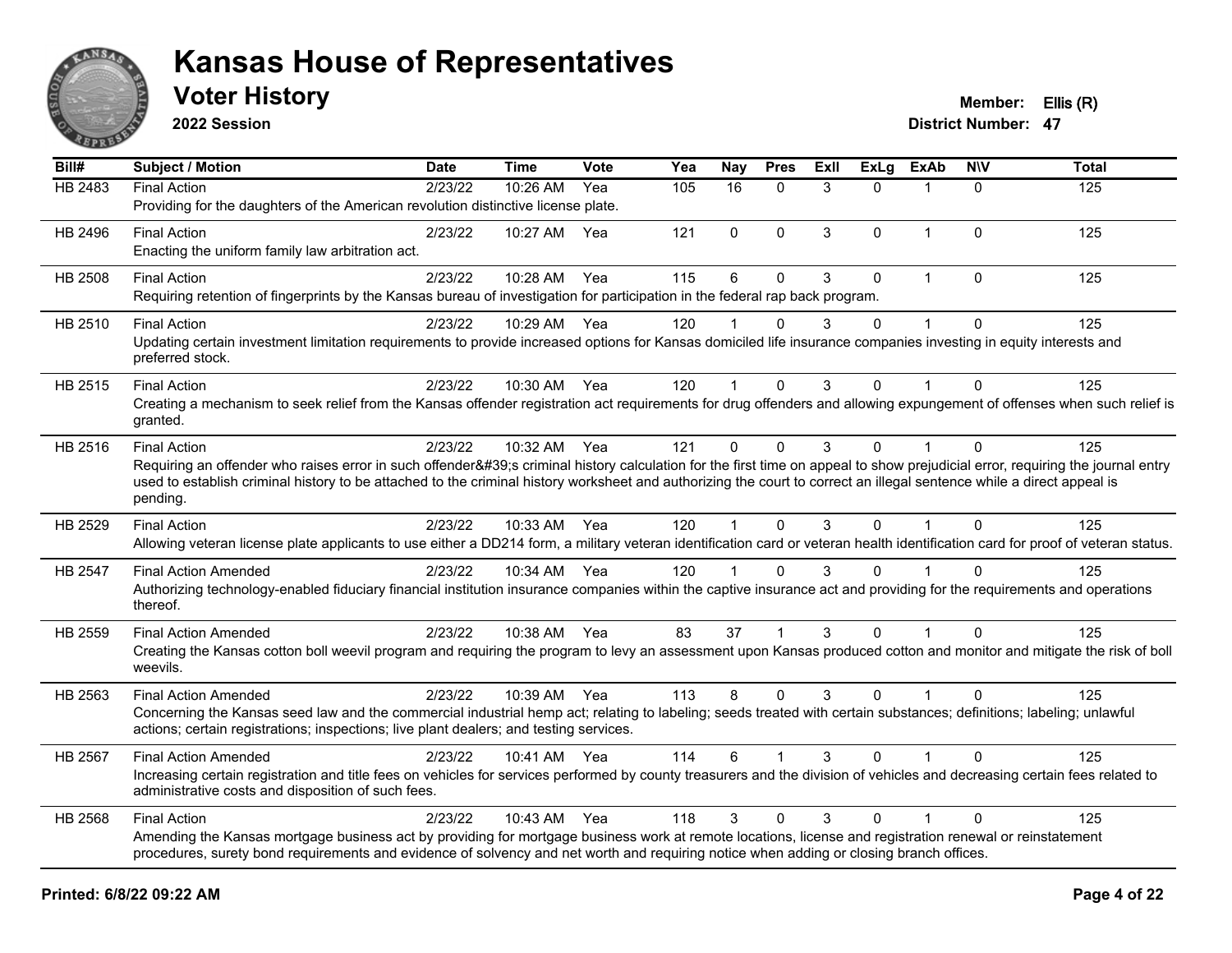

**2022 Session**

**Voter History Member: Ellis (R)** 

| $\overline{BiII#}$ | Subject / Motion                                                                                                                                                                                                                                                                                                                                                                                                                                          | <b>Date</b> | <b>Time</b>  | Vote | Yea | Nay            | <b>Pres</b>  | <b>ExII</b>    | <b>ExLg</b> | <b>ExAb</b>    | <b>NIV</b>   | <b>Total</b> |
|--------------------|-----------------------------------------------------------------------------------------------------------------------------------------------------------------------------------------------------------------------------------------------------------------------------------------------------------------------------------------------------------------------------------------------------------------------------------------------------------|-------------|--------------|------|-----|----------------|--------------|----------------|-------------|----------------|--------------|--------------|
| <b>HB 2574</b>     | <b>Final Action</b><br>Establishing a time limitation for awarding compensation for mental health counseling and increasing certain compensation award amounts by the crime victims<br>compensation board.                                                                                                                                                                                                                                                | 2/23/22     | 10:43 AM     | Yea  | 121 | $\Omega$       | $\Omega$     | 3              | 0           |                | $\Omega$     | 125          |
| HB 2579            | <b>Final Action Amended</b><br>Requiring electronic filing of campaign reports by candidates for state office unless an exemption is granted for cause.                                                                                                                                                                                                                                                                                                   | 2/23/22     | 10:45 AM     | Nav  | 90  | 31             | $\Omega$     | 3              | 0           | $\overline{1}$ | $\Omega$     | 125          |
| HB 2595            | <b>Final Action</b><br>Making certain antique vehicle titling procedures applicable to vehicles having a model year of 1960 or later instead of 1950 or later.                                                                                                                                                                                                                                                                                            | 2/23/22     | 10:46 AM     | Yea  | 121 | $\mathbf{0}$   | $\Omega$     | 3              | 0           | $\mathbf{1}$   | $\Omega$     | 125          |
| HB 2597            | <b>Final Action</b><br>Providing for four distinctive license plates for the Kansas department of wildlife and parks.                                                                                                                                                                                                                                                                                                                                     | 2/23/22     | 10:47 AM Yea |      | 116 | 5              | $\mathbf 0$  | 3              | 0           | 1              | $\mathbf 0$  | 125          |
| HB 2608            | <b>Final Action</b><br>Removing provisions authorizing criminal restitution to be enforced as a civil judgment and authorizing judicial districts to contract for collection services for criminal<br>restitution.                                                                                                                                                                                                                                        | 2/23/22     | 10:48 AM     | Yea  | 117 | $\overline{4}$ | $\mathbf 0$  | 3              | 0           |                | $\Omega$     | 125          |
| HB 2633            | <b>Final Action Amended</b><br>Providing for the city of Hutchinson distinctive license plate.                                                                                                                                                                                                                                                                                                                                                            | 2/23/22     | 10:49 AM     | Yea  | 108 | 13             | $\mathbf 0$  | 3              | 0           | 1              | $\mathbf{0}$ | 125          |
| HB 2654            | <b>Final Action</b><br>Providing guidance to determine how offenders under the supervision of two or more supervision agency can have supervision consolidated into one agency.                                                                                                                                                                                                                                                                           | 2/23/22     | 10:50 AM Yea |      | 121 | $\Omega$       | $\mathbf 0$  | 3              | $\Omega$    | $\overline{1}$ | $\Omega$     | 125          |
| HB 2688            | <b>Final Action Amended</b><br>Requiring that licensed farm wineries be issued a cereal malt beverage retailer license if the statutory requirements for such retailer license are satisfied.                                                                                                                                                                                                                                                             | 2/23/22     | 10:52 AM     | Yea  | 116 | 5              | $\Omega$     | 3              | 0           |                | $\Omega$     | 125          |
| HB 2703            | <b>Final Action</b><br>Making changes to employment security law provisions regarding the employment security fund and employer contribution rates, the definition of employment to<br>conform with federal law and various updates to the my reemployment plan program, including making the program mandatory with certain exceptions, and providing<br>that the secretary of commerce may require participation by claimants in reemployment services. | 2/23/22     | 10:53 AM Yea |      | 121 | $\Omega$       | $\Omega$     | 3              | 0           |                | $\Omega$     | 125          |
| <b>HCR 5022</b>    | <b>Final Action Amended</b><br>Proposing a constitutional amendment requiring that a sheriff be elected in each county; exception.                                                                                                                                                                                                                                                                                                                        | 2/23/22     | 10:56 AM     | Yea  | 97  | 24             | $\mathbf{0}$ | 3              | 0           | $\overline{1}$ | $\Omega$     | 125          |
| <b>HCR 5030</b>    | <b>Emergency Final Action</b><br>Recognizing the growing problem of antisemitism in the United States.                                                                                                                                                                                                                                                                                                                                                    | 2/23/22     | 11:36 AM     | Yea  | 121 | $\mathbf 0$    | $\Omega$     | 3              | $\Omega$    | $\overline{1}$ | $\Omega$     | 125          |
| HB 2605            | <b>Emergency Final Action Amended</b><br>Increasing the rural population requirement maximum for the veterinary training program for rural Kansas and creating a food animal percentage requirement that may<br>be fulfilled in lieu thereof.                                                                                                                                                                                                             | 2/23/22     | 11:37 AM     | Yea  | 115 | 6              | $\Omega$     | 3              | 0           |                | $\Omega$     | 125          |
| SB 358             | <b>Emergency Final Action</b><br>Amending the public water supply project loan program's definition of "project" to remove the definition's current exclusion of projects that are<br>related to the diversion or transportation of water acquired through a water transfer.                                                                                                                                                                              | 3/2/22      | 11:40 AM     | Yea  | 121 | $\mathbf{0}$   | $\mathbf 0$  | $\overline{2}$ | 0           |                |              | 125          |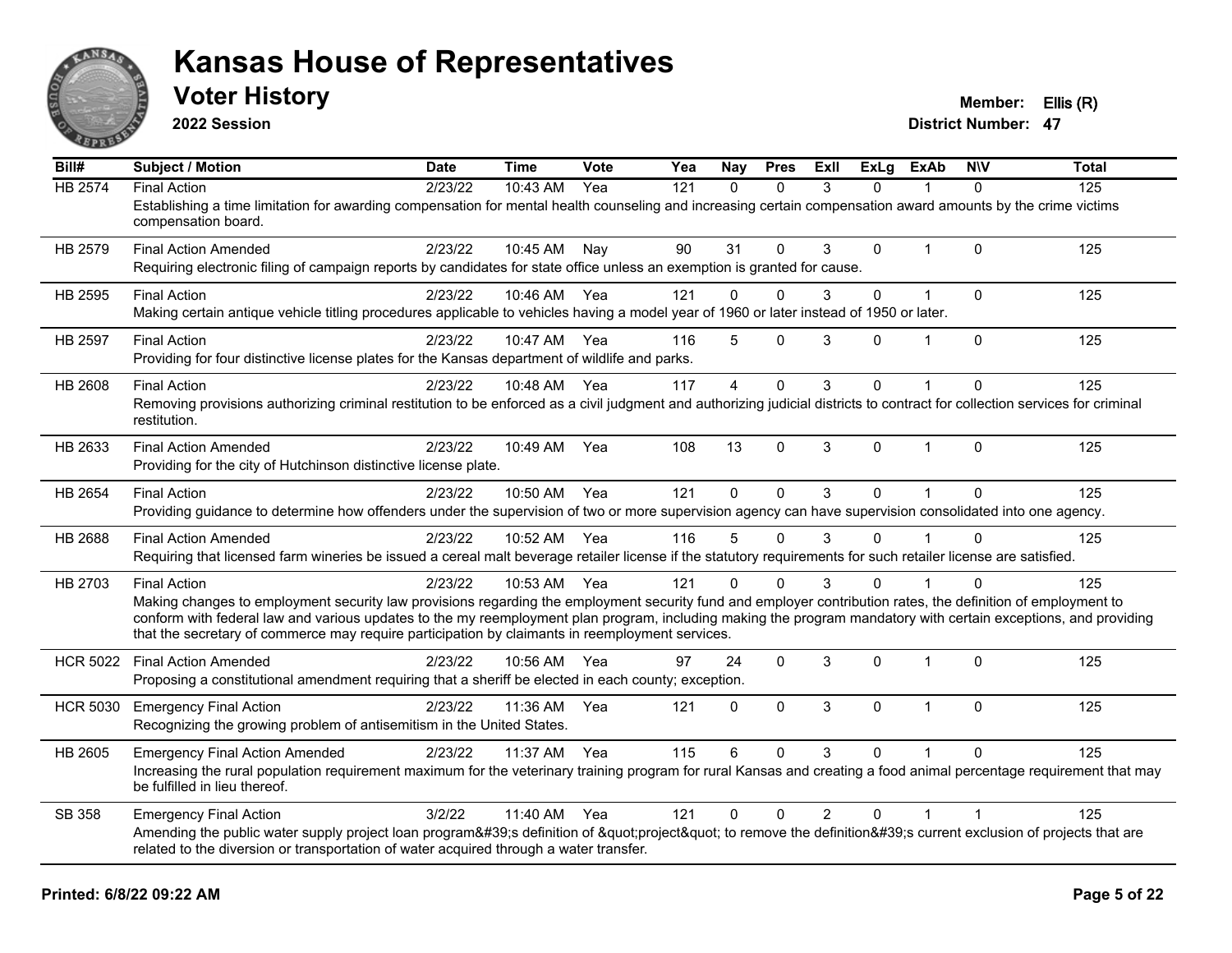

**2022 Session**

**Voter History Member: Ellis (R)** 

| Bill#           | <b>Subject / Motion</b>                                                                                                                                                                                                                                                                                                                           | <b>Date</b> | <b>Time</b>  | Vote | Yea | Nay             | <b>Pres</b>  | Exll           | $\overline{Ex}$ Lg | <b>ExAb</b>    | <b>NIV</b>     | <b>Total</b> |
|-----------------|---------------------------------------------------------------------------------------------------------------------------------------------------------------------------------------------------------------------------------------------------------------------------------------------------------------------------------------------------|-------------|--------------|------|-----|-----------------|--------------|----------------|--------------------|----------------|----------------|--------------|
| SB 101          | <b>EFA Sub Bill Amended</b>                                                                                                                                                                                                                                                                                                                       | 3/2/22      | 11:41 AM     | Yea  | 86  | $\overline{35}$ | $\mathbf{0}$ | 2              | $\Omega$           |                |                | 125          |
|                 | House Substitute for SB 101 by Committee on Transportation - Approving the operation and use of electric-assisted bicycles and regulating the use thereof.                                                                                                                                                                                        |             |              |      |     |                 |              |                |                    |                |                |              |
| SB 62           | <b>Emergency Final Action Amended</b>                                                                                                                                                                                                                                                                                                             | 3/2/22      | 11:42 AM     | Yea  | 115 | 6               | $\Omega$     | $\mathfrak{p}$ | $\Omega$           |                |                | 125          |
|                 | Amending the standards for school-administered vision screenings for students, establishing the Kansas children's vision health and school readiness commission<br>and allowing schools to maintain emergency albuterol kits.                                                                                                                     |             |              |      |     |                 |              |                |                    |                |                |              |
| <b>HCR 5027</b> | Motion to Amend - Hoye                                                                                                                                                                                                                                                                                                                            | 3/8/22      | 12:06 PM     | Nay  | 35  | 84              |              | $\overline{2}$ | $\Omega$           | $\overline{1}$ | $\overline{2}$ | 125          |
|                 | Applying to the Congress of the United States to call a convention of the states.                                                                                                                                                                                                                                                                 |             |              |      |     |                 |              |                |                    |                |                |              |
| <b>HCR 5027</b> | Motion to Amend - Houser                                                                                                                                                                                                                                                                                                                          | 3/8/22      | 12:23 PM Yea |      | 64  | 53              | $\Omega$     | $\overline{2}$ | $\Omega$           | $\overline{2}$ | 4              | 125          |
|                 | Applying to the Congress of the United States to call a convention of the states.                                                                                                                                                                                                                                                                 |             |              |      |     |                 |              |                |                    |                |                |              |
| <b>HCR 5027</b> | Motion to Amend - Ruiz, S.                                                                                                                                                                                                                                                                                                                        | 3/8/22      | 12:50 PM     | Nav  | 33  | 83              | $\Omega$     | 2              | $\Omega$           | $\overline{2}$ | 5              | 125          |
|                 | Applying to the Congress of the United States to call a convention of the states.                                                                                                                                                                                                                                                                 |             |              |      |     |                 |              |                |                    |                |                |              |
| <b>HCR 5027</b> | Motion to Recommend for Passage                                                                                                                                                                                                                                                                                                                   | 3/8/22      | $1:31$ PM    | Yea  | 78  | 42              | $\mathbf 0$  | $\overline{2}$ | $\Omega$           | $\overline{2}$ | $\overline{1}$ | 125          |
|                 | Applying to the Congress of the United States to call a convention of the states.                                                                                                                                                                                                                                                                 |             |              |      |     |                 |              |                |                    |                |                |              |
| HB 2710         | <b>Final Action</b>                                                                                                                                                                                                                                                                                                                               | 3/9/22      | 11:13 AM     | Nay  | 116 | 3               | $\mathbf 0$  | 4              | 0                  | $\overline{2}$ | $\Omega$       | 125          |
|                 | Increasing the percentage of alcohol by volume allowed to not more than 16% for domestic table wine and the domestic fortified wine threshold to more than 16%<br>alcohol by volume.                                                                                                                                                              |             |              |      |     |                 |              |                |                    |                |                |              |
| HB 2548         | <b>Final Action Amended</b>                                                                                                                                                                                                                                                                                                                       | 3/9/22      | 11:14 AM     | Yea  | 116 | 3               | $\Omega$     | 4              | $\Omega$           | 2              | $\Omega$       | 125          |
|                 | Implementing additional reporting requirements for informational technology projects and state agencies and requiring additional information technology security training<br>and status reports.                                                                                                                                                  |             |              |      |     |                 |              |                |                    |                |                |              |
| <b>HCR 5027</b> | <b>Final Action Amended</b>                                                                                                                                                                                                                                                                                                                       | 3/9/22      | 11:22 AM     | Yea  | 76  | 43              | $\Omega$     | 4              | $\Omega$           | $\overline{2}$ | $\mathbf{0}$   | 125          |
|                 | Applying to the Congress of the United States to call a convention of the states.                                                                                                                                                                                                                                                                 |             |              |      |     |                 |              |                |                    |                |                |              |
| SB 421          | Motion to Amend - Xu                                                                                                                                                                                                                                                                                                                              | 3/9/22      | 12:22 PM Nay |      | 38  | 79              | $\Omega$     | 4              | $\Omega$           | 2              | $\mathfrak{p}$ | 125          |
|                 | Transferring \$253,866,022 from the state general fund to the Kansas public employees retirement fund during fiscal year 2022 and eliminating certain level-dollar                                                                                                                                                                                |             |              |      |     |                 |              |                |                    |                |                |              |
|                 | KPERS employer contribution payments.                                                                                                                                                                                                                                                                                                             |             |              |      |     |                 |              |                |                    |                |                |              |
| SB <sub>2</sub> | <b>Emergency Final Action Amended</b>                                                                                                                                                                                                                                                                                                             | 3/9/22      | $1:18$ PM    | Nay  | 87  | 31              | $\Omega$     | $\overline{4}$ | $\Omega$           | $\mathcal{P}$  | $\overline{1}$ | 125          |
|                 | Allowing consumption of beer, wine or other alcoholic liquor on theKansas state fairgrounds; increasing the number of temporary permits an applicantmay receive from<br>four to 12 permits per year; limiting what cities, counties ortownships may charge for a temporary permit to not more than \$25 per day; andcrediting a portion of moneys |             |              |      |     |                 |              |                |                    |                |                |              |
|                 | collected from the liquor drink tax and the liquor enforcement tax to the state fair capital improvements fund.                                                                                                                                                                                                                                   |             |              |      |     |                 |              |                |                    |                |                |              |
| HB 2462         | <b>Emergency Final Action</b>                                                                                                                                                                                                                                                                                                                     | 3/9/22      | 1:19 PM      | Yea  | 118 | ∩               | ∩            |                | 0                  | 2              | -1             | 125          |
|                 | Removing the standing committee membership requirements for members of the joint committee on state-tribal relations.                                                                                                                                                                                                                             |             |              |      |     |                 |              |                |                    |                |                |              |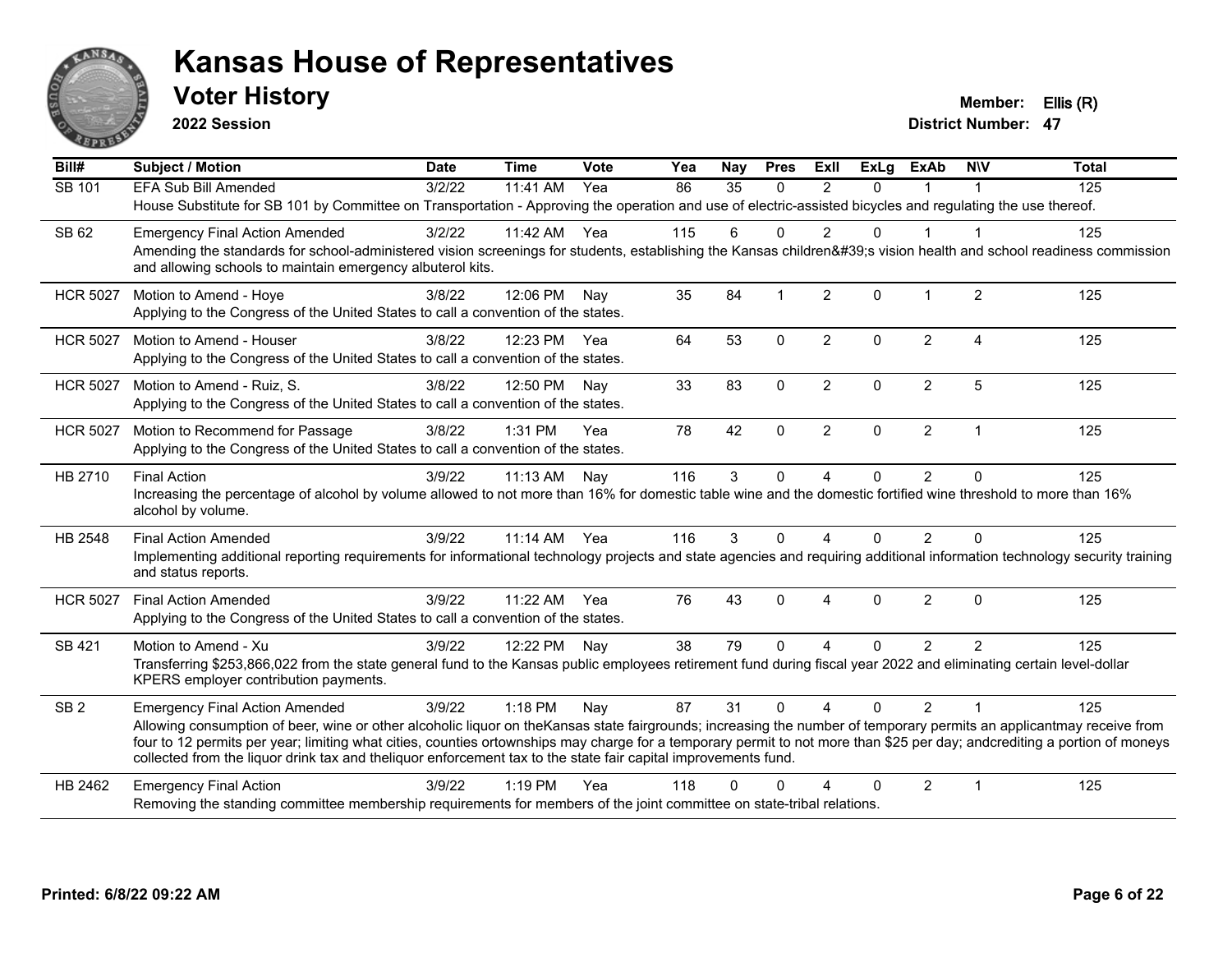

**2022 Session**

**Voter History Member: Ellis (R)** 

| $\overline{BiII#}$ | <b>Subject / Motion</b>                                                                                                                                                                                                                                                                                                                                                                                                                                                                                                                                                                                                      | <b>Date</b> | <b>Time</b> | Vote | Yea | Nay            | <b>Pres</b>  | ExII                     | <b>ExLg</b> | <b>ExAb</b>    | <b>NIV</b>     | <b>Total</b> |
|--------------------|------------------------------------------------------------------------------------------------------------------------------------------------------------------------------------------------------------------------------------------------------------------------------------------------------------------------------------------------------------------------------------------------------------------------------------------------------------------------------------------------------------------------------------------------------------------------------------------------------------------------------|-------------|-------------|------|-----|----------------|--------------|--------------------------|-------------|----------------|----------------|--------------|
| <b>SB 421</b>      | <b>Emergency Final Action Amended</b><br>Transferring \$1,000,000,000 from the state general fund to the Kansas public employees retirement fund during fiscal year 2022 and eliminating certain level-dollar<br>KPERS employer contribution payments.                                                                                                                                                                                                                                                                                                                                                                       | 3/9/22      | 1:20 PM     | Yea  | 113 | 5              | $\Omega$     | 4                        | 0           | $\overline{2}$ |                | 125          |
| <b>SB 286</b>      | <b>EFA Sub Bill Amended</b><br>House Substitute for Substitute for SB 286 - Continuing the governmental response to the COVID-19 pandemic in Kansas by extending the expanded use of<br>telemedicine, the suspension of certain requirements related to medical care facilities and immunity from civil liability for certain healthcare providers, certain persons<br>conducting business in this state and covered facilities for COVID-19 claims until January 20, 2023, creating the crime of interference with the conduct of a hospital and<br>increasing the criminal penalties for battery of a healthcare provider. | 3/9/22      | 1:23 PM     | Yea  | 102 | 17             | $\Omega$     | $\Delta$                 | 0           | $\overline{2}$ | $\Omega$       | 125          |
| HB 2466            | <b>EFA Sub Bill</b><br>Substitute for HB 2466 by Committee on Education - Establishing the promoting advancement in computing knowledge act to increase the availability of computer<br>science education in Kansas schools.                                                                                                                                                                                                                                                                                                                                                                                                 | 3/9/22      | 1:24 PM     | Yea  | 115 | 4              | $\Omega$     | $\boldsymbol{\varDelta}$ | $\Omega$    | $\overline{2}$ | $\Omega$       | 125          |
| HB 2541            | <b>Final Action</b><br>Crediting docket fees to the state general fund instead of the judicial branch docket fee fund; crediting marriage license fees and drivers'; license reinstatement fees to<br>the state general fund instead of the judicial branch nonjudicial salary adjustment fund.                                                                                                                                                                                                                                                                                                                              | 3/16/22     | 11:15 AM    | Yea  | 111 | 12             | $\Omega$     | $\overline{2}$           | $\Omega$    | $\Omega$       | $\Omega$       | 125          |
| HB 2582            | <b>Final Action Amended</b><br>Directing the Kansas department for children and families to share certain information with investigating law enforcement agencies.                                                                                                                                                                                                                                                                                                                                                                                                                                                           | 3/16/22     | $11:16$ AM  | Yea  | 122 | $\mathbf 1$    | $\Omega$     | $\overline{2}$           | $\Omega$    | $\mathbf 0$    | $\Omega$       | 125          |
| HB 2674            | <b>Final Action Amended</b><br>Requiring a forfeiture of an appearance bond to be set aside in certain circumstances.                                                                                                                                                                                                                                                                                                                                                                                                                                                                                                        | 3/16/22     | 11:17 AM    | Yea  | 121 | $\overline{2}$ | $\mathbf{0}$ | $\overline{2}$           | 0           | $\mathbf 0$    | $\Omega$       | 125          |
| HB 2676            | <b>Final Action Amended</b><br>Authorizing counties to create a code inspection and enforcement fund and expanding the scope of the equipment reserve fund to include other computer and electronic<br>technologies.                                                                                                                                                                                                                                                                                                                                                                                                         | 3/16/22     | 11:18 AM    | Yea  | 112 | 11             | $\Omega$     | $\overline{2}$           | 0           | 0              | $\mathbf{0}$   | 125          |
| <b>HCR 5032</b>    | <b>Final Action</b><br>Honoring Ukrainians fighting against the Russian invasion.                                                                                                                                                                                                                                                                                                                                                                                                                                                                                                                                            | 3/16/22     | 11:20 AM    | Yea  | 119 | 4              | $\mathbf 0$  | $\overline{2}$           | $\Omega$    | 0              | $\Omega$       | 125          |
| HB 2528            | <b>Final Action Amended</b><br>Removing inflatable devices that are owned and operated by a nonprofit organization from the requirements of the Kansas amusement ride act.                                                                                                                                                                                                                                                                                                                                                                                                                                                   | 3/17/22     | 11:21 AM    | Yea  | 86  | 34             | $\Omega$     | $\boldsymbol{\Delta}$    | $\Omega$    | $\Omega$       | $\overline{1}$ | 125          |
| SB 335             | <b>Final Action</b><br>Exempting certain business entities that provide health insurance in the state but are not subject to the jurisdiction of the commissioner of insurance from payment of the<br>annual premium tax.                                                                                                                                                                                                                                                                                                                                                                                                    | 3/17/22     | 11:22 AM    | Yea  | 120 | $\Omega$       | $\Omega$     | $\boldsymbol{\varDelta}$ | $\Omega$    | $\Omega$       |                | 125          |
| SB 348             | <b>Final Action Amended</b><br>Exempting the practice of threading from the practice of cosmetology.                                                                                                                                                                                                                                                                                                                                                                                                                                                                                                                         | 3/17/22     | 11:23 AM    | Yea  | 110 | 10             | $\Omega$     | $\overline{4}$           | $\Omega$    | $\mathbf 0$    | $\mathbf{1}$   | 125          |
| SB 392             | <b>Final Action</b><br>Terminating the transfer of remaining unencumbered moneys in the securities act fee fund exceeding \$50,000 to the state general fund.                                                                                                                                                                                                                                                                                                                                                                                                                                                                | 3/17/22     | 11:24 AM    | Yea  | 120 | $\Omega$       | $\Omega$     | $\Delta$                 | 0           | 0              |                | 125          |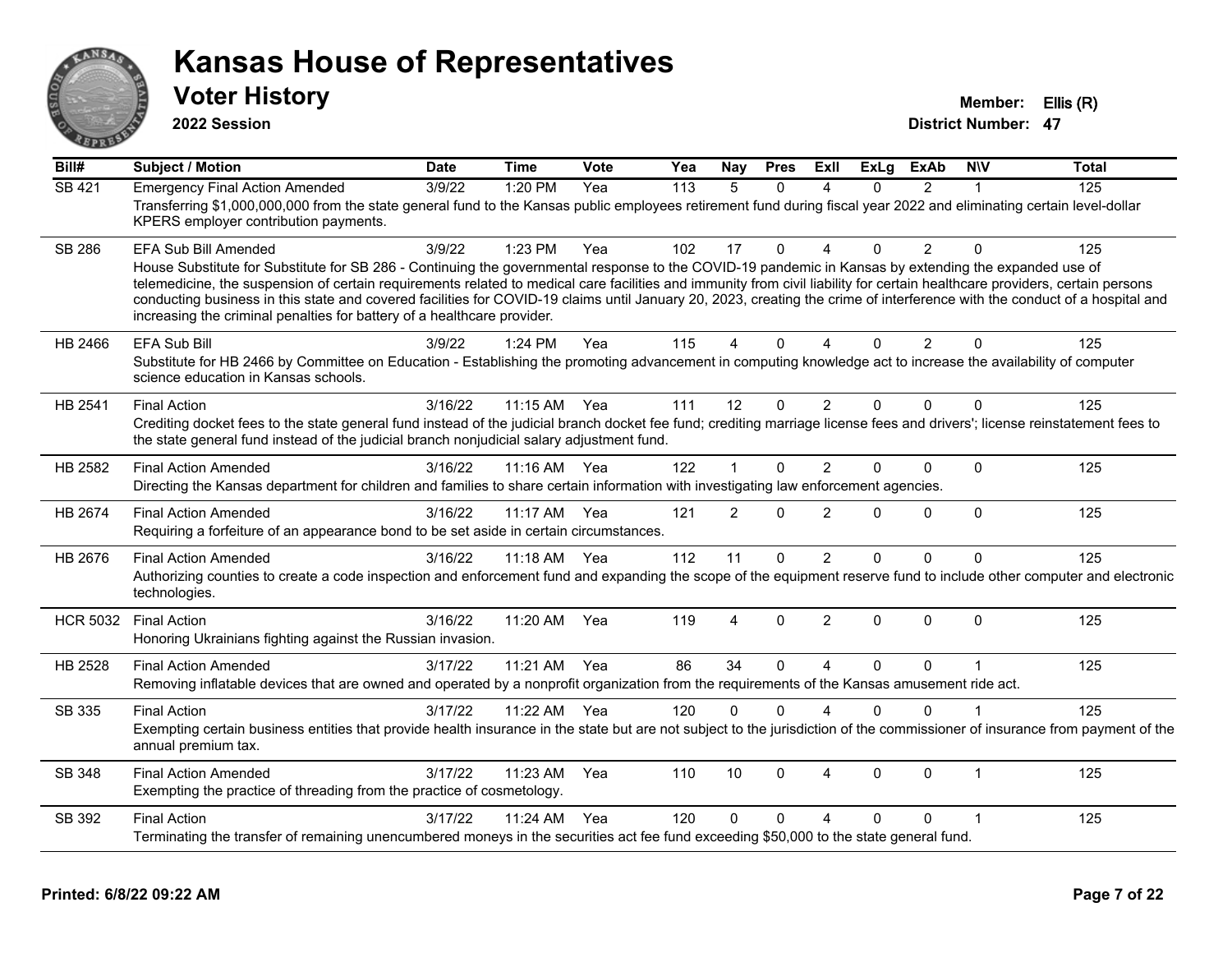

**2022 Session**

**Voter History Member: Ellis (R)** 

| Bill#          | <b>Subject / Motion</b>                                                                                                                                                                                                                                                                                                                               | <b>Date</b> | <b>Time</b> | Vote | Yea | Nay            | <b>Pres</b>  | ExIl                   | <b>ExLg</b>  | <b>ExAb</b>  | <b>NIV</b>     | <b>Total</b> |
|----------------|-------------------------------------------------------------------------------------------------------------------------------------------------------------------------------------------------------------------------------------------------------------------------------------------------------------------------------------------------------|-------------|-------------|------|-----|----------------|--------------|------------------------|--------------|--------------|----------------|--------------|
| <b>HB 2712</b> | <b>Emergency Final Action</b><br>Establishing the Kansas commission for the United States semiquincentennial.                                                                                                                                                                                                                                         | 3/17/22     | 11:47 AM    | Yea  | 119 |                | $\Omega$     | $\Delta$               | $\Omega$     | $\Omega$     | 1              | 125          |
| SB 408         | <b>Emergency Final Action Amended</b><br>Increasing the criminal penalties for multiple thefts of mail.                                                                                                                                                                                                                                               | 3/17/22     | 11:48 AM    | Yea  | 117 | 3              | $\Omega$     | $\boldsymbol{\Lambda}$ | $\Omega$     | $\mathbf{0}$ | $\overline{1}$ | 125          |
| SB 400         | <b>EFA Sub Bill</b><br>Substitute for SB 400 by Committee on Financial Institutions and Insurance - Updating certain requirements and conditions relating to the creation, modification and<br>termination of trusts in the Kansas uniform trust code and updating the definition of-áresident trust for tax purposes.                                | 3/17/22     | 11:49 AM    | Yea  | 120 | $\Omega$       | $\Omega$     |                        | $\Omega$     | 0            |                | 125          |
| SB 366         | <b>Emergency Final Action Amended</b><br>Specifying that the crime of burglary includes, without authority, entering into or remaining within any locked or secured portion of any dwelling, building or other<br>structure, with intent to commit another crime therein.                                                                             | 3/17/22     | 11:50 AM    | Yea  | 120 | 0              | $\Omega$     | $\Delta$               | $\Omega$     | 0            |                | 125          |
| SB 313         | <b>Emergency Final Action Amended</b><br>Designating a portion of United States highway 69 as the Senator Tom R Van Sickle memorial highway.                                                                                                                                                                                                          | 3/21/22     | 3:39 PM     | Yea  | 122 | $\Omega$       | $\Omega$     | $\overline{2}$         | $\Omega$     | 1            | $\Omega$       | 125          |
| SB 448         | <b>Emergency Final Action</b><br>Adopting the national association of insurance commissioner's amendments to the unfair trade practices act excluding commercial property and casualty insurance<br>producers, brokers and insurers from prohibitions on giving rebates as an inducement to sales.                                                    | 3/21/22     | 3:40 PM     | Yea  | 122 | $\Omega$       | $\Omega$     | $\overline{2}$         | $\Omega$     |              | $\Omega$       | 125          |
| SB 300         | <b>EFA Sub Bill</b><br>Substitute for SB 300 by Committee on Judiciary GÇô Amending the Kansas racketeer influenced and corrupt organization act to add a person who has engaged in<br>identity theft or identity fraud to the definition of "covered person" and add identity theft and identity fraud to the definition of "racketeering activity". | 3/21/22     | 3:41 PM     | Yea  | 121 |                | $\Omega$     | $\mathcal{P}$          | $\Omega$     | 1            | $\Omega$       | 125          |
| SB 261         | <b>EFA Sub Bill</b><br>Substitute for SB 261 by Committee on Agriculture -- Prohibiting the use of identifiable meat terms on the labels of meat analogs when such labels do not include proper<br>qualifying language to indicate that such products do not contain meat.                                                                            | 3/21/22     | 3:43 PM     | Yea  | 96  | 26             | $\Omega$     | $\overline{2}$         | $\Omega$     |              | $\Omega$       | 125          |
| SB 417         | <b>Emergency Final Action</b><br>Establishing minimum and maximum permit renewal fees for certain solid waste disposal areas and processing facilities.                                                                                                                                                                                               | 3/21/22     | 3:44 PM     | Yea  | 120 | $\overline{2}$ | $\Omega$     | $\mathcal{P}$          | $\mathbf{0}$ | 1            | $\mathbf{0}$   | 125          |
| HB 2644        | <b>Emergency Final Action</b><br>Designating the Sandhill plum as the official state fruit.                                                                                                                                                                                                                                                           | 3/21/22     | 3:46 PM     | Yea  | 115 | 7              | $\mathbf{0}$ | $\overline{2}$         | $\mathbf{0}$ | $\mathbf{1}$ | $\Omega$       | 125          |
| HB 2447        | <b>EFA Sub Bill</b><br>Permitting testimony to be presented using a two-way electronic audio-video communication device during a preliminary hearing.                                                                                                                                                                                                 | 3/21/22     | 3:47 PM     | Yea  | 120 | $\overline{2}$ | $\mathbf 0$  | $\overline{2}$         | $\Omega$     | 1            | $\Omega$       | 125          |
| <b>SB 200</b>  | <b>Emergency Final Action Amended</b><br>Expanding the pharmacist's scope of practice to include initiation of therapy for influenza, strep throat or urinary tract infection, pursuant to a statewide protocol adopted<br>by the collaborative drug therapy management advisory committee.                                                           | 3/21/22     | 3:48 PM     | Yea  | 119 | 3              | $\Omega$     | 2                      | U            |              | $\Omega$       | 125          |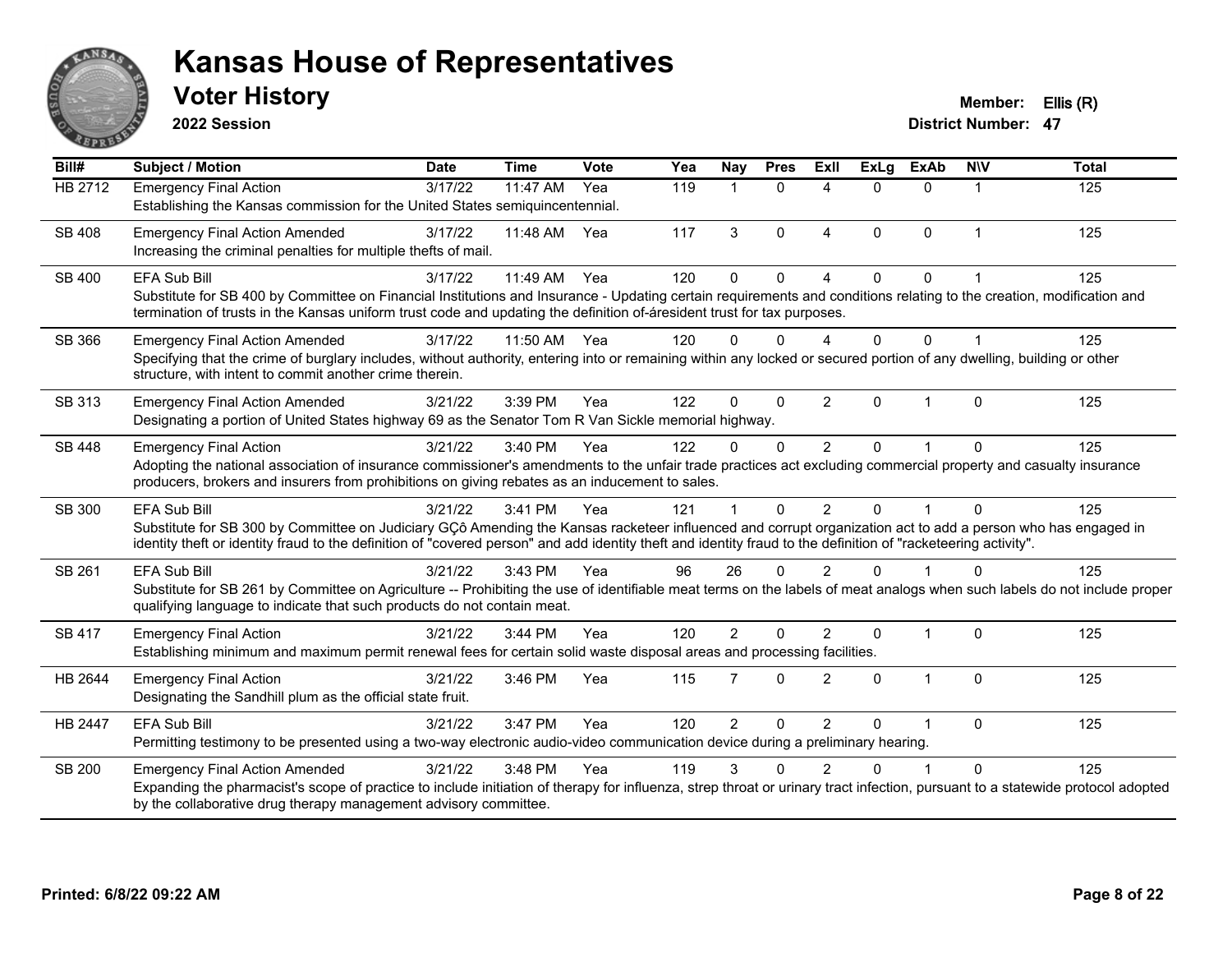

**2022 Session**

**Voter History Member: Ellis (R)** 

| Bill#         | <b>Subject / Motion</b>                                                                                                                                                                                                                                                                                                                                                                                                                                                                                                                                                                                                                                                      | <b>Date</b>      | <b>Time</b> | Vote | Yea | Nay          | <b>Pres</b>  | Exll           | <b>ExLg</b>  | <b>ExAb</b>  | <b>NIV</b>  | <b>Total</b> |
|---------------|------------------------------------------------------------------------------------------------------------------------------------------------------------------------------------------------------------------------------------------------------------------------------------------------------------------------------------------------------------------------------------------------------------------------------------------------------------------------------------------------------------------------------------------------------------------------------------------------------------------------------------------------------------------------------|------------------|-------------|------|-----|--------------|--------------|----------------|--------------|--------------|-------------|--------------|
| SB 336        | <b>Emergency Final Action</b><br>Updating certain investment limitation requirements to provide increased options for Kansas domiciled life insurance companies investing in equity interests and<br>preferred stock.                                                                                                                                                                                                                                                                                                                                                                                                                                                        | $\sqrt{3}/21/22$ | 3:49 PM     | Yea  | 121 | $\mathbf{1}$ | $\Omega$     | 2              | $\Omega$     |              | $\Omega$    | 125          |
| HB 2253       | <b>Emergency Final Action Amended</b><br>Updating certain provisions of the prescription monitoring program act relating to program data, storage and access, increasing the membership of the advisory<br>committee and providing for setup and annual maintenance fees for program data integration.                                                                                                                                                                                                                                                                                                                                                                       | 3/21/22          | 3:50 PM     | Yea  | 121 | $\mathbf 1$  | $\mathbf 0$  | $\overline{2}$ | 0            |              | $\mathbf 0$ | 125          |
| HB 2632       | <b>Emergency Final Action</b><br>Requiring a referral of an alleged victim of child abuse or neglect for a examination as part of an investigation, creating a program in the department of health and<br>environment to provide training and payment and defining child abuse review and evaluation providers, networks, examinations and referrals and child abuse medical<br>resource centers.                                                                                                                                                                                                                                                                            | 3/21/22          | 3:52 PM     | Yea  | 95  | 27           | $\Omega$     | $\overline{2}$ | 0            |              | $\Omega$    | 125          |
| SB 346        | <b>Emergency Final Action Amended</b><br>Allowing for the on-farm retail sale of milk and milk products, authorizing the secretary of agriculture to declare an imminent health hazard, extending certain milk and<br>dairy license fees and establishing certain standards for milk.                                                                                                                                                                                                                                                                                                                                                                                        | 3/21/22          | 3:53 PM     | Yea  | 119 | 3            | $\Omega$     | 2              | $\Omega$     |              | $\Omega$    | 125          |
| <b>SB 141</b> | <b>Emergency Final Action</b><br>Enacting the Kansas uniform directed trust act.                                                                                                                                                                                                                                                                                                                                                                                                                                                                                                                                                                                             | 3/21/22          | 3:54 PM     | Yea  | 122 | $\mathbf 0$  | $\Omega$     | $\overline{2}$ | $\mathbf{0}$ | $\mathbf 1$  | $\Omega$    | 125          |
| SB 343        | <b>Emergency Final Action Amended</b><br>Updating the term "hearing impaired"; to "hard of hearing"; in statutes related to persons with hearing loss.                                                                                                                                                                                                                                                                                                                                                                                                                                                                                                                       | 3/21/22          | 3:55 PM     | Yea  | 122 | $\Omega$     | $\Omega$     | $\overline{2}$ | 0            | 1            | $\Omega$    | 125          |
| SB 446        | <b>Emergency Final Action Amended</b><br>Designating bridges on U.S. highway 166 and K-66 highway as Veterans Memorial Bridge.                                                                                                                                                                                                                                                                                                                                                                                                                                                                                                                                               | 3/21/22          | 3:56 PM     | Yea  | 122 | $\Omega$     | $\mathbf{0}$ | $\overline{2}$ | $\Omega$     | $\mathbf{1}$ | $\mathbf 0$ | 125          |
| SB 483        | <b>Emergency Final Action</b><br>Increasing criminal penalties for theft and criminal damage to property involving remote service units such as automated cash dispensing machines and automated<br>teller machines.                                                                                                                                                                                                                                                                                                                                                                                                                                                         | 3/21/22          | 3:57 PM     | Yea  | 122 | $\Omega$     | $\Omega$     | $\overline{2}$ | $\Omega$     |              | $\Omega$    | 125          |
| SB 19         | EFA Sub Bill<br>House Substitute for SB 19 by Committee on Energy, Utilities and Telecommunications - Implementing the 988 suicide prevention and mental health crisis hotline in<br>Kansas.                                                                                                                                                                                                                                                                                                                                                                                                                                                                                 | 3/21/22          | 3:58 PM     | Yea  | 114 | 8            | $\Omega$     | $\overline{2}$ | $\Omega$     |              | $\Omega$    | 125          |
| HB 2600       | <b>Emergency Final Action Amended</b><br>Authorizing the state board of regents on behalf of Emporia state university to sell certain real property in the city of Emporia, Lyon county, Kansas; the university of<br>Kansas to exchange and convey certain real property in Douglas county, Kansas, and to accept certain real property in Douglas county, Kansas, from the Kansas<br>university endowment association; Kansas state university to sell certain real property in Riley county and Cherokee county, Kansas, and Douglas county, Nebraska;<br>and Pittsburg state university to sell certain real property in the city of Pittsburg, Crawford county, Kansas. | 3/21/22          | 4:00 PM     | Yea  | 122 | $\Omega$     | $\Omega$     | $\mathcal{P}$  | $\Omega$     |              | $\Omega$    | 125          |
| SB 215        | <b>Emergency Final Action Amended</b><br>Transferring the authority for postsecondary driver's education programs and driver training schools from the state board of regents to the department of revenue.                                                                                                                                                                                                                                                                                                                                                                                                                                                                  | 3/21/22          | 4:01 PM     | Yea  | 122 | n            |              | 2              | 0            |              | $\Omega$    | 125          |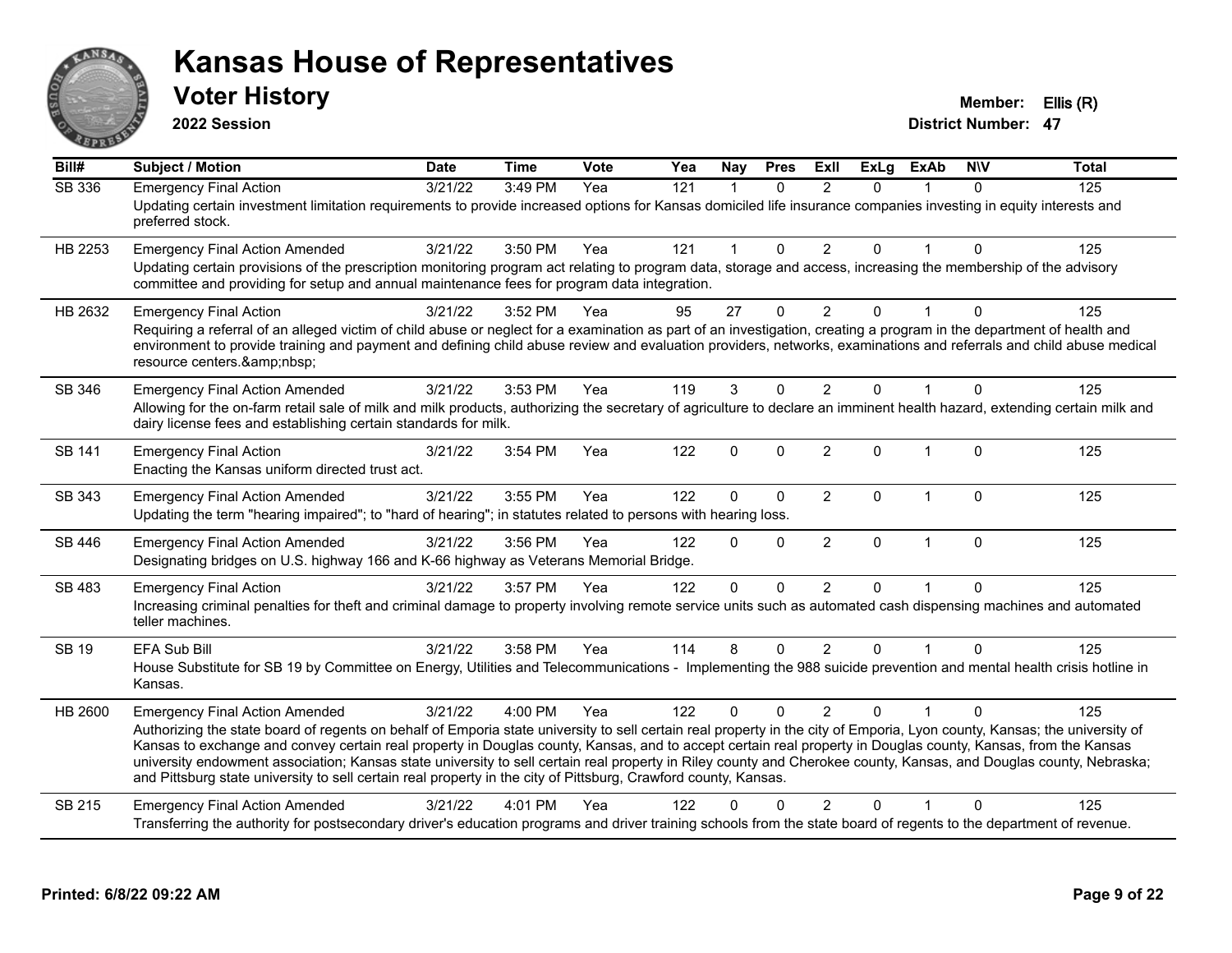

**2022 Session**

**Voter History Member: Ellis (R)** 

| Bill#             | <b>Subject / Motion</b>                                                                                                                                                                                                                                                         | <b>Date</b> | Time         | <b>Vote</b> | Yea | Nay           | <b>Pres</b>  | ExII                    | <b>ExLg</b>  | <b>ExAb</b>    | <b>NIV</b>     | <b>Total</b> |
|-------------------|---------------------------------------------------------------------------------------------------------------------------------------------------------------------------------------------------------------------------------------------------------------------------------|-------------|--------------|-------------|-----|---------------|--------------|-------------------------|--------------|----------------|----------------|--------------|
| $\overline{SB28}$ | <b>EFA Sub Bill</b>                                                                                                                                                                                                                                                             | 3/21/22     | 4:02 PM      | Yea         | 120 | $\mathcal{P}$ | $\Omega$     | $\mathcal{P}$           | $\Omega$     |                | $\Omega$       | 125          |
|                   | House Substitute for SB 28 by Committee on Insurance and Pensions - Enacting the pharmacy benefits manager licensure act and requiring licensure rather than<br>registration of such entities.                                                                                  |             |              |             |     |               |              |                         |              |                |                |              |
| SB 419            | <b>Emergency Final Action</b>                                                                                                                                                                                                                                                   | 3/21/22     | 4:03 PM      | Yea         | 122 | $\mathbf 0$   | $\Omega$     | 2                       | $\Omega$     |                | $\Omega$       | 125          |
|                   | Allowing certain employees from the department of corrections to attend the Kansas law enforcement training center and including special agents of the department of<br>corrections in the definition of law enforcement officer under the Kansas law enforcement training act. |             |              |             |     |               |              |                         |              |                |                |              |
| SB 440            | <b>Emergency Final Action</b>                                                                                                                                                                                                                                                   | 3/21/22     | 4:04 PM      | Yea         | 121 | $\mathbf{0}$  | $\mathbf 0$  | $\overline{2}$          | 0            | $\mathbf 1$    | $\overline{1}$ | 125          |
|                   | Establishing when an occupational therapist may treat a patient without referral from a physician and requiring occupational therapists to maintain professional liability<br>insurance.                                                                                        |             |              |             |     |               |              |                         |              |                |                |              |
| <b>SB 34</b>      | EFA Sub Bill Amended                                                                                                                                                                                                                                                            | 3/21/22     | 4:06 PM      | Yea         | 88  | 34            | $\Omega$     | $\overline{2}$          | 0            |                | $\Omega$       | 125          |
|                   | Substitute for SB 34 by Committee on Federal and State Affairs - Requiring review of administrative rules and regulations every five years.                                                                                                                                     |             |              |             |     |               |              |                         |              |                |                |              |
| <b>SB 453</b>     | <b>Emergency Final Action Amended</b>                                                                                                                                                                                                                                           | 3/21/22     | 4:07 PM      | Yea         | 122 | $\mathbf{0}$  | $\Omega$     | $\overline{2}$          | $\Omega$     |                | $\Omega$       | 125          |
|                   | Requiring adult care home certified aides who take training courses to demonstrate certain skills to successfully complete such training courses and requiring licensed<br>nurses to teach and evaluate such training courses.                                                  |             |              |             |     |               |              |                         |              |                |                |              |
| SB 330            | <b>Emergency Final Action</b>                                                                                                                                                                                                                                                   | 3/21/22     | 4:08 PM      | Yea         | 122 | $\mathbf 0$   | $\mathbf 0$  | $\overline{2}$          | 0            | $\mathbf{1}$   | $\mathbf 0$    | 125          |
|                   | Authorizing the construction of a memorial honoring Kansas gold star families.                                                                                                                                                                                                  |             |              |             |     |               |              |                         |              |                |                |              |
| SB 331            | <b>Emergency Final Action Amended</b>                                                                                                                                                                                                                                           | 3/21/22     | 4:09 PM      | Yea         | 121 | $\mathbf{1}$  | $\mathbf{0}$ | $\overline{2}$          | $\Omega$     | $\overline{1}$ | $\Omega$       | 125          |
|                   | Updating the version of risk-based capital instructions in effect.                                                                                                                                                                                                              |             |              |             |     |               |              |                         |              |                |                |              |
| SB 451            | <b>Emergency Final Action Amended</b>                                                                                                                                                                                                                                           | 3/21/22     | 4:10 PM      | Yea         | 122 | $\mathbf{0}$  | $\mathbf 0$  | 2                       | $\mathbf{0}$ | $\mathbf{1}$   | $\Omega$       | 125          |
|                   | Requiring an individual to maintain enrollment on a tribal membership roll to receive a free permanent hunting license.                                                                                                                                                         |             |              |             |     |               |              |                         |              |                |                |              |
| SB 479            | <b>Emergency Final Action Amended</b>                                                                                                                                                                                                                                           | 3/21/22     | 4:11 PM      | Yea         | 122 | $\Omega$      | $\Omega$     | $\mathfrak{p}$          | $\Omega$     | $\overline{1}$ | $\Omega$       | 125          |
|                   | Authorizing a permanent memorial commemorating the Kansas suffragist movement to be placed in the state capitol and establishing the Kansas suffragist memorial<br>fund.                                                                                                        |             |              |             |     |               |              |                         |              |                |                |              |
| HB 2734           | <b>Emergency Final Action</b>                                                                                                                                                                                                                                                   | 3/21/22     | 4:12 PM      | Yea         | 122 | $\Omega$      | $\Omega$     | 2                       | $\Omega$     |                | $\Omega$       | 125          |
|                   | Reinstating the social worker applicant option for board-approved postgraduate supervised experience and allowing master's and clinical level licensees to take the<br>baccalaureate addiction counselor test.                                                                  |             |              |             |     |               |              |                         |              |                |                |              |
| SB 267            | Motion to Amend - Winn                                                                                                                                                                                                                                                          | 3/22/22     | 11:42 AM     | Nay         | 44  | 76            | $\Omega$     | $\overline{1}$          | $\Omega$     | $\overline{2}$ | $\overline{2}$ | 125          |
|                   | Substitute for SB 267 by Committee on Ways and Means - Appropriations for FY 2021, FY 2022, FY 2023 and FY 2024 for various state agencies.                                                                                                                                     |             |              |             |     |               |              |                         |              |                |                |              |
| SB 267            | Motion to Amend - Gartner                                                                                                                                                                                                                                                       | 3/22/22     | 12:01 PM Nay |             | 37  | 84            | $\Omega$     | $\overline{\mathbf{1}}$ | $\Omega$     | $\mathcal{P}$  |                | 125          |
|                   | Substitute for SB 267 by Committee on Ways and Means - Appropriations for FY 2021, FY 2022, FY 2023 and FY 2024 for various state agencies.                                                                                                                                     |             |              |             |     |               |              |                         |              |                |                |              |
| SB 267            | Motion to Amend - Helgerson                                                                                                                                                                                                                                                     | 3/22/22     | 12:25 PM Nay |             | 49  | 72            | $\mathbf{0}$ |                         | 0            | $\overline{2}$ |                | 125          |
|                   | Substitute for SB 267 by Committee on Ways and Means - Appropriations for FY 2021, FY 2022, FY 2023 and FY 2024 for various state agencies.                                                                                                                                     |             |              |             |     |               |              |                         |              |                |                |              |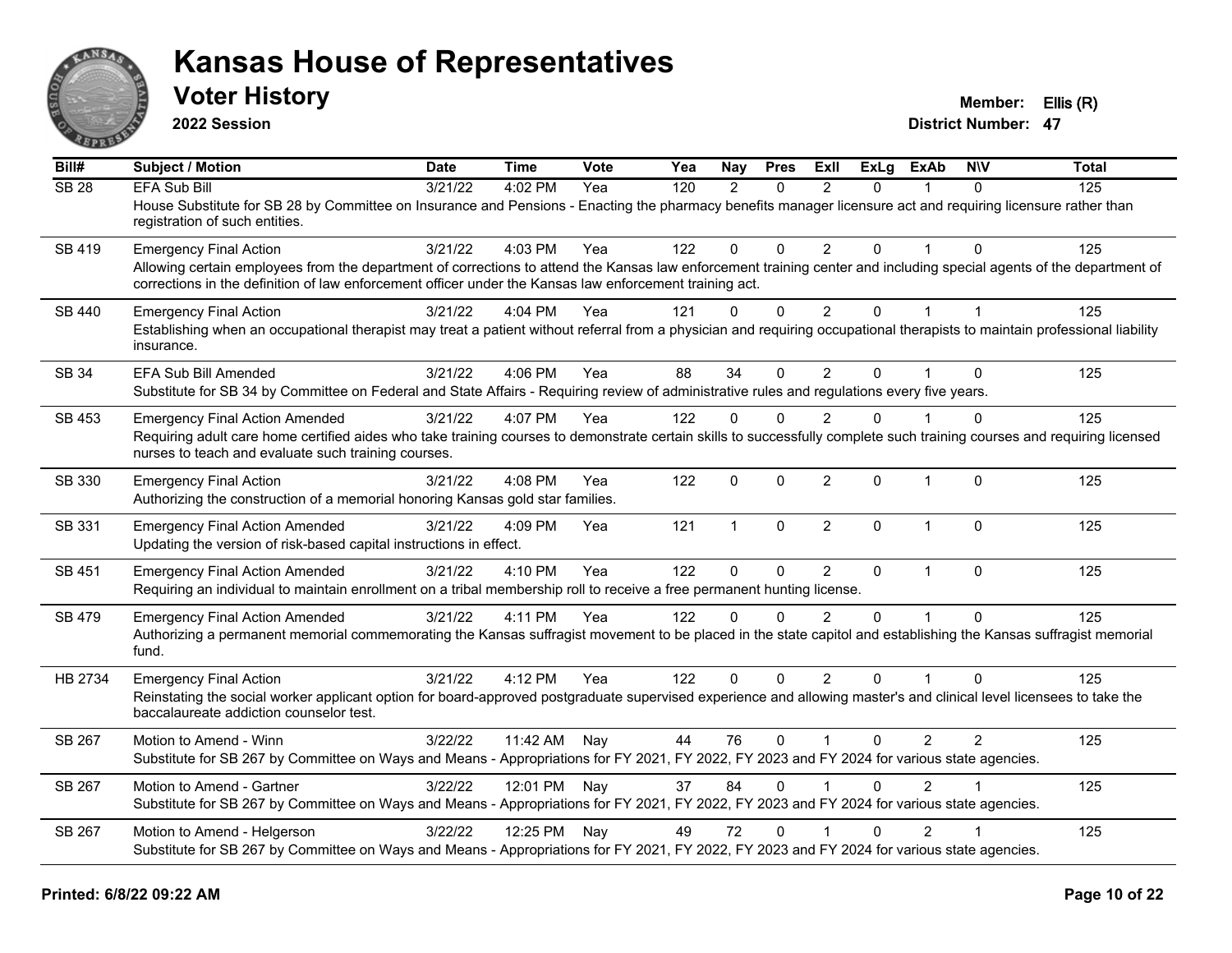

**2022 Session**

| Bill#   | <b>Subject / Motion</b>                                                                                                                                                                                                                                                                                                                                                                                                                                                                                                                                                                                                                                                                                                                                                                                                                                                                                                                             | <b>Date</b> | <b>Time</b> | Vote | Yea             | Nay | <b>Pres</b>  | <b>Exll</b> | <b>ExLg</b>  | <b>ExAb</b>    | <b>NIV</b>     | <b>Total</b> |
|---------|-----------------------------------------------------------------------------------------------------------------------------------------------------------------------------------------------------------------------------------------------------------------------------------------------------------------------------------------------------------------------------------------------------------------------------------------------------------------------------------------------------------------------------------------------------------------------------------------------------------------------------------------------------------------------------------------------------------------------------------------------------------------------------------------------------------------------------------------------------------------------------------------------------------------------------------------------------|-------------|-------------|------|-----------------|-----|--------------|-------------|--------------|----------------|----------------|--------------|
| SB 267  | Motion to Amend - Helgerson<br>Substitute for SB 267 by Committee on Ways and Means - Appropriations for FY 2021, FY 2022, FY 2023 and FY 2024 for various state agencies.                                                                                                                                                                                                                                                                                                                                                                                                                                                                                                                                                                                                                                                                                                                                                                          | 3/22/22     | 1:06 PM     | Nay  | $\overline{36}$ | 81  | $\mathbf{0}$ |             | $\Omega$     | $\overline{2}$ | 5              | 125          |
| HB 2512 | Motion to Amend - Ousley<br>Substitute for Substitute for HB 2512 by Committee on K-12 Education Budget - Making appropriations for the Kansas state department of education for FY 2022, FY<br>2023 and FY 2024, establishing requirements relating to academic achievement and third-grade literacy, authorizing credits to be earned through alternative educational<br>opportunities, requiring KSHSAA members and employees to report child abuse and neglect, requiring boards of education of school districts to consider district needs<br>assessments and academic assessments when approving district budgets, authorizing part-time enrollment for certain students, establishing an alternative graduation<br>rate calculation for virtual schools, providing virtual school state aid for credit deficient students and amending the age of initial eligibility for the tax credit for low income<br>students scholarship program.    | 3/22/22     | 2:02 PM     | Nay  | 58              | 54  | $\Omega$     |             | $\Omega$     | $\overline{2}$ | 10             | 125          |
| HB 2512 | Motion to Amend - Hoye<br>Substitute for Substitute for HB 2512 by Committee on K-12 Education Budget - Making appropriations for the Kansas state department of education for FY 2022, FY<br>2023 and FY 2024, establishing requirements relating to academic achievement and third-grade literacy, authorizing credits to be earned through alternative educational<br>opportunities, requiring KSHSAA members and employees to report child abuse and neglect, requiring boards of education of school districts to consider district needs<br>assessments and academic assessments when approving district budgets, authorizing part-time enrollment for certain students, establishing an alternative graduation<br>rate calculation for virtual schools, providing virtual school state aid for credit deficient students and amending the age of initial eligibility for the tax credit for low income<br>students scholarship program.      | 3/22/22     | 2:13 PM     | Nay  | 38              | 81  | $\mathbf{0}$ |             | 0            | $\overline{2}$ | 3              | 125          |
| HB 2512 | Motion to Amend - Hoye<br>Substitute for Substitute for HB 2512 by Committee on K-12 Education Budget - Making appropriations for the Kansas state department of education for FY 2022, FY<br>2023 and FY 2024, establishing requirements relating to academic achievement and third-grade literacy, authorizing credits to be earned through alternative educational<br>opportunities, requiring KSHSAA members and employees to report child abuse and neglect, requiring boards of education of school districts to consider district needs<br>assessments and academic assessments when approving district budgets, authorizing part-time enrollment for certain students, establishing an alternative graduation<br>rate calculation for virtual schools, providing virtual school state aid for credit deficient students and amending the age of initial eligibility for the tax credit for low income<br>students scholarship program.      | 3/22/22     | 2:18 PM     | Nay  | 44              | 73  | $\mathbf{0}$ |             | $\Omega$     | $\overline{2}$ | 5              | 125          |
| HB 2512 | Motion to reconsider action<br>Substitute for Substitute for HB 2512 by Committee on K-12 Education Budget - Making appropriations for the Kansas state department of education for FY 2022, FY<br>2023 and FY 2024, establishing requirements relating to academic achievement and third-grade literacy, authorizing credits to be earned through alternative educational<br>opportunities, requiring KSHSAA members and employees to report child abuse and neglect, requiring boards of education of school districts to consider district needs<br>assessments and academic assessments when approving district budgets, authorizing part-time enrollment for certain students, establishing an alternative graduation<br>rate calculation for virtual schools, providing virtual school state aid for credit deficient students and amending the age of initial eligibility for the tax credit for low income<br>students scholarship program. | 3/22/22     | 2:24 PM     | Yea  | 75              | 45  | 0            |             | $\mathbf{0}$ | $\overline{2}$ | $\overline{2}$ | 125          |
| HB 2512 | Motion to Amend - Ousley<br>Substitute for Substitute for HB 2512 by Committee on K-12 Education Budget - Making appropriations for the Kansas state department of education for FY 2022, FY<br>2023 and FY 2024, establishing requirements relating to academic achievement and third-grade literacy, authorizing credits to be earned through alternative educational<br>opportunities, requiring KSHSAA members and employees to report child abuse and neglect, requiring boards of education of school districts to consider district needs<br>assessments and academic assessments when approving district budgets, authorizing part-time enrollment for certain students, establishing an alternative graduation<br>rate calculation for virtual schools, providing virtual school state aid for credit deficient students and amending the age of initial eligibility for the tax credit for low income<br>students scholarship program.    | 3/22/22     | 2:30 PM     | Nay  | 50              | 70  | $\mathbf 0$  | 1           | $\mathbf{0}$ | $\overline{2}$ | $\overline{2}$ | 125          |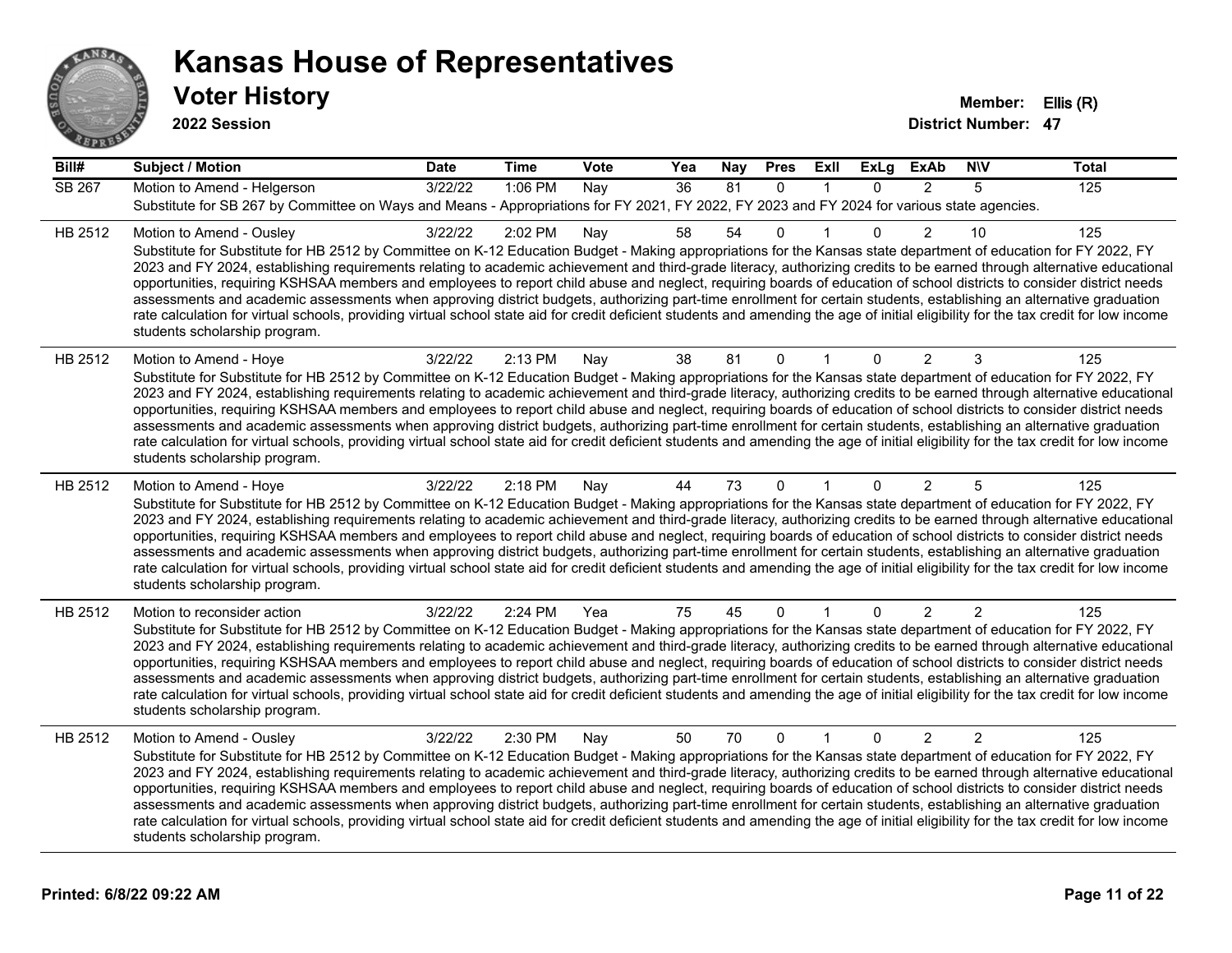

**2022 Session**

| Bill#          | <b>Subject / Motion</b>                                                                                                                                                                                                                                                                                                                                                                                                                                                                                                                                                                                                                                                                                                                                                                                                                                                                                                                               | <b>Date</b> | <b>Time</b> | Vote | Yea | Nay          | <b>Pres</b>  | ExII           | <b>ExLg</b> | <b>ExAb</b>   | <b>NIV</b>   | <b>Total</b> |
|----------------|-------------------------------------------------------------------------------------------------------------------------------------------------------------------------------------------------------------------------------------------------------------------------------------------------------------------------------------------------------------------------------------------------------------------------------------------------------------------------------------------------------------------------------------------------------------------------------------------------------------------------------------------------------------------------------------------------------------------------------------------------------------------------------------------------------------------------------------------------------------------------------------------------------------------------------------------------------|-------------|-------------|------|-----|--------------|--------------|----------------|-------------|---------------|--------------|--------------|
| <b>HB 2631</b> | Motion to Amend - Carmichael<br>Enacting the career technical education credential and transition incentive for employment success act to provide additional state aid for school districts based on<br>students obtaining a credential.                                                                                                                                                                                                                                                                                                                                                                                                                                                                                                                                                                                                                                                                                                              | 3/22/22     | 8:36 PM     | Nay  | 57  | 62           | $\Omega$     |                | $\Omega$    | $\mathcal{P}$ | 3            | 125          |
| HB 2512        | Final Action Sub Bill Amended<br>Substitute for Substitute for HB 2512 by Committee on K-12 Education Budget - Making appropriations for the Kansas state department of education for FY 2022, FY<br>2023 and FY 2024, establishing requirements relating to academic achievement and third-grade literacy, authorizing credits to be earned through alternative educational<br>opportunities, requiring KSHSAA members and employees to report child abuse and neglect, requiring boards of education of school districts to consider district needs<br>assessments and academic assessments when approving district budgets, authorizing part-time enrollment for certain students, establishing an alternative graduation<br>rate calculation for virtual schools, providing virtual school state aid for credit deficient students and amending the age of initial eligibility for the tax credit for low income<br>students scholarship program. | 3/23/22     | 10:24 AM    | Yea  | 76  | 46           | $\Omega$     | 2              | 0           |               | $\Omega$     | 125          |
| HB 2609        | <b>Final Action</b><br>Allowing restricted driver's license holders to drive to and from worship services for any religious organizations at age 15.                                                                                                                                                                                                                                                                                                                                                                                                                                                                                                                                                                                                                                                                                                                                                                                                  | 3/23/22     | 10:25 AM    | Yea  | 95  | 27           | $\mathbf{0}$ | $\overline{2}$ | 0           | $\mathbf 1$   | $\Omega$     | 125          |
| HB 2615        | Final Action Sub Bill Amended<br>Substitute for HB 2615 by Committee on K-12 Education Budget - Allowing K-12 students to transfer to and attend school in any school district in the state.                                                                                                                                                                                                                                                                                                                                                                                                                                                                                                                                                                                                                                                                                                                                                          | 3/23/22     | 10:27 AM    | Yea  | 63  | 59           | $\Omega$     | $\overline{2}$ | $\Omega$    | $\mathbf{1}$  | $\mathbf 0$  | 125          |
| HB 2631        | <b>Final Action Amended</b><br>Enacting the career technical education credential and transition incentive for employment success act to provide additional state aid for school districts based on<br>students obtaining a credential.                                                                                                                                                                                                                                                                                                                                                                                                                                                                                                                                                                                                                                                                                                               | 3/23/22     | 10:28 AM    | Yea  | 122 | $\Omega$     | 0            | $\overline{2}$ | $\Omega$    |               | $\Omega$     | 125          |
| HB 2717        | <b>Final Action Amended</b><br>Prohibiting any municipality from preventing the enforcement of federal immigration laws, requiring municipal law enforcement agencies to provide written notice to each<br>law enforcement officer of the officer's duty to cooperate with state and federal agencies in the enforcement of immigration laws and requiring any municipal<br>identification card to state on its face that it is not valid for state identification.                                                                                                                                                                                                                                                                                                                                                                                                                                                                                   | 3/23/22     | 10:30 AM    | Yea  | 84  | 38           | $\Omega$     | $\overline{2}$ | $\Omega$    | 1             | $\mathbf{0}$ | 125          |
| <b>HB 2737</b> | Final Action Sub Bill<br>Substitute for HB 2737 by Committee on Redistricting - Proposing state representative redistricting plan free state 3f.                                                                                                                                                                                                                                                                                                                                                                                                                                                                                                                                                                                                                                                                                                                                                                                                      | 3/23/22     | 10:32 AM    | Yea  | 112 | 10           | $\Omega$     | $\overline{2}$ | 0           | $\mathbf 1$   | $\Omega$     | 125          |
| SB 161         | <b>Final Action Amended</b><br>Providing for the use of personal package delivery devices on sidewalks and crosswalks, exempting such devices from motor vehicle regulation and limiting additional<br>municipal regulation.                                                                                                                                                                                                                                                                                                                                                                                                                                                                                                                                                                                                                                                                                                                          | 3/23/22     | 10:34 AM    | Nay  | 75  | 47           | $\Omega$     | $\mathfrak{p}$ | $\Omega$    |               | $\Omega$     | 125          |
| <b>SB 199</b>  | <b>Final Action Amended</b><br>Providing for short-term, limited-duration health plans.                                                                                                                                                                                                                                                                                                                                                                                                                                                                                                                                                                                                                                                                                                                                                                                                                                                               | 3/23/22     | 10:35 AM    | Yea  | 73  | 49           | $\mathbf 0$  | $\overline{2}$ | $\Omega$    | $\mathbf{1}$  | $\mathbf 0$  | 125          |
| SB 267         | Final Action Sub Bill Amended<br>House Substitute for Substitute for SB 267 by Committee on Appropriations - Appropriations for FY 2022, FY 2023, FY 2024, and FY 2025 for various state agencies                                                                                                                                                                                                                                                                                                                                                                                                                                                                                                                                                                                                                                                                                                                                                     | 3/23/22     | 10:38 AM    | Yea  | 73  | 49           | $\Omega$     | 2              | $\Omega$    | $\mathbf{1}$  | $\Omega$     | 125          |
| SB 367         | <b>Final Action</b><br>Requiring officers to file copies of receipts with the court when property is seized under a search warrant and providing requirements and procedures for destruction or<br>disposition of dangerous drugs and return or disposition of weapons.                                                                                                                                                                                                                                                                                                                                                                                                                                                                                                                                                                                                                                                                               | 3/23/22     | 10:39 AM    | Yea  | 122 | $\mathbf{0}$ | $\Omega$     | $\overline{2}$ | 0           |               | $\Omega$     | 125          |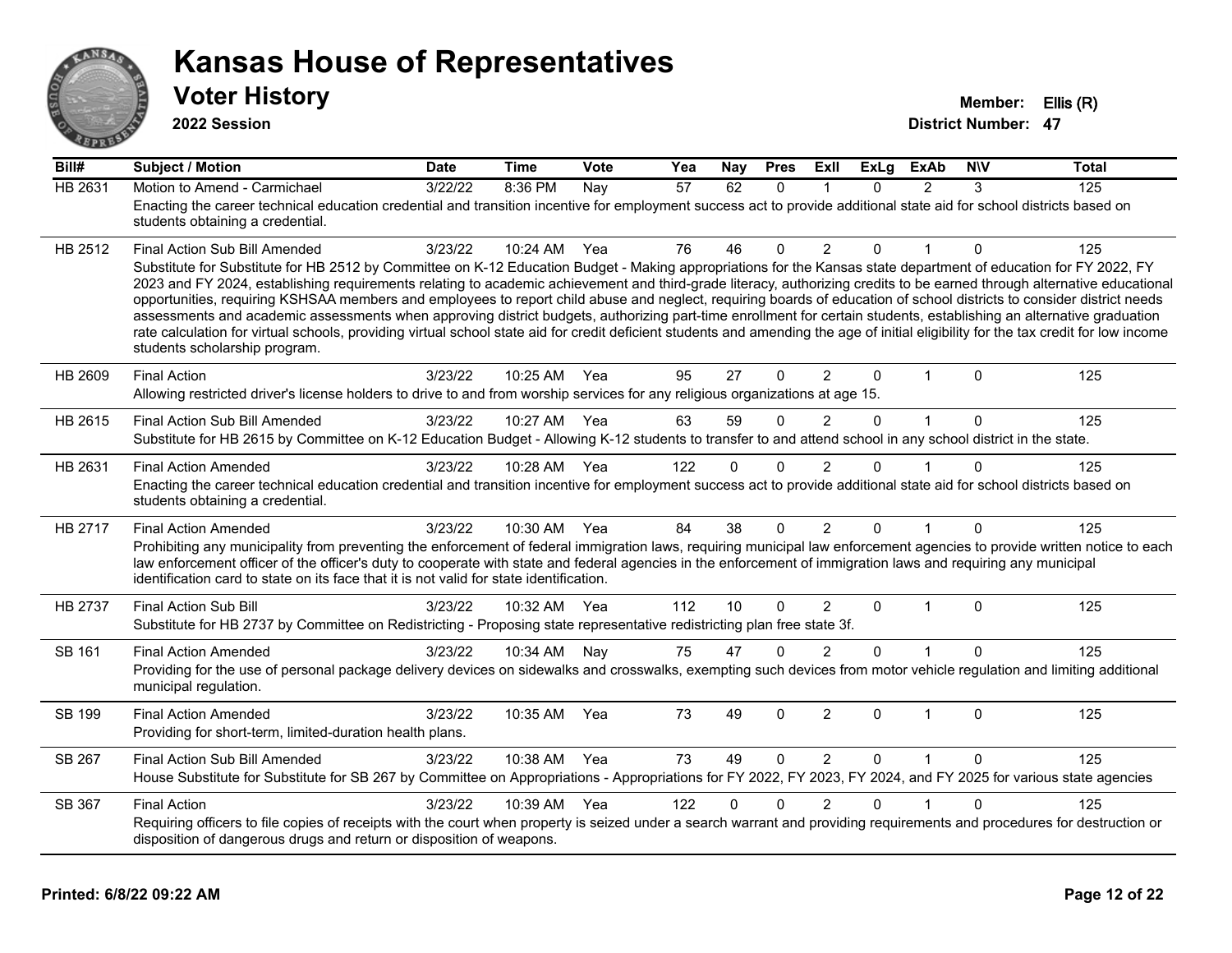

**2022 Session**

**Voter History Member: Ellis (R)** 

| Bill#         | <b>Subject / Motion</b>                                                                                                                                                                                                                                                                                                                                                                                                                                                                                        | <b>Date</b> | <b>Time</b>  | Vote | Yea | Nay          | <b>Pres</b>    | ExII           | <b>ExLg</b> | <b>ExAb</b>  | <b>NIV</b>   | <b>Total</b> |
|---------------|----------------------------------------------------------------------------------------------------------------------------------------------------------------------------------------------------------------------------------------------------------------------------------------------------------------------------------------------------------------------------------------------------------------------------------------------------------------------------------------------------------------|-------------|--------------|------|-----|--------------|----------------|----------------|-------------|--------------|--------------|--------------|
| <b>SB 493</b> | <b>Final Action Amended</b><br>Prohibiting cities and counties from regulating plastic and other containers designed for the consumption, transportation or protection of merchandise, food or<br>beverages.                                                                                                                                                                                                                                                                                                   | 3/23/22     | 10:40 AM     | Yea  | 74  | 48           | $\Omega$       | $\overline{2}$ | $\Omega$    |              | $\Omega$     | 125          |
| HB 2231       | Motion to Concur<br>Amending the definition of the crime of conducting a pyramid promotional scheme, providing for an exemption and defining key terms.                                                                                                                                                                                                                                                                                                                                                        | 3/23/22     | 10:43 AM     | Yea  | 118 | 3            | $\overline{1}$ | $\overline{2}$ | 0           |              | $\mathbf{0}$ | 125          |
| SB 506        | <b>Emergency Final Action</b><br>Providing for the north central Kansas down syndrome society distinctive license plate.                                                                                                                                                                                                                                                                                                                                                                                       | 3/23/22     | 12:48 PM     | Yea  | 117 | 5            | $\Omega$       | 2              | $\Omega$    |              | $\mathbf{0}$ | 125          |
| SB 434        | <b>Emergency Final Action</b><br>Creating exemptions in the open records act for records that contain captured license plate data or that pertain to the location of an automated license plate recognition<br>system.                                                                                                                                                                                                                                                                                         | 3/23/22     | 12:49 PM     | Yea  | 122 | $\mathbf 0$  | $\mathbf 0$    | $\overline{2}$ | $\Omega$    |              | $\Omega$     | 125          |
| HB 2340       | <b>Emergency Final Action Amended</b><br>Increasing the minimum age to 21 to purchase or possess cigarettes and tobacco products.                                                                                                                                                                                                                                                                                                                                                                              | 3/23/22     | 12:50 PM     | Yea  | 79  | 43           | $\mathbf{0}$   | $\overline{2}$ | 0           | $\mathbf{1}$ | $\mathbf{0}$ | 125          |
| HB 2492       | <b>Emergency Final Action Amended</b><br>Submitting claims against the state by the joint committee on special claims against the state.                                                                                                                                                                                                                                                                                                                                                                       | 3/23/22     | 12:52 PM     | Yea  | 116 | 6            | $\mathbf 0$    | $\overline{2}$ | 0           | $\mathbf 1$  | $\mathbf{0}$ | 125          |
| <b>SB 12</b>  | <b>Emergency Final Action Amended</b><br>Requiring the Kansas department for children and families to implement performance-based contracts.                                                                                                                                                                                                                                                                                                                                                                   | 3/23/22     | 12:53 PM     | Yea  | 117 | 5            | $\mathbf 0$    | $\overline{2}$ | 0           | $\mathbf 1$  | $\mathbf 0$  | 125          |
| HB 2502       | <b>Emergency Final Action Amended</b><br>Authorizing retail liquor stores to sell and deliver alcoholic liquor and cereal malt beverages to a caterer, public venue, club or drinking establishment located in any<br>county.                                                                                                                                                                                                                                                                                  | 3/23/22     | 12:54 PM     | Nay  | 112 | 10           | $\Omega$       | $\overline{2}$ | 0           |              | $\Omega$     | 125          |
| HB 2716       | <b>Emergency Final Action</b><br>Concerning the authorization of educational benefits for spouses and dependents of deceased, injured or disabled public safety officers and employees and certain<br>deceased, injured or disabled military personnel and prisoners of war; definitions; increasing the limitation on reimbursements to Kansas educational institutions.                                                                                                                                      | 3/23/22     | 12:55 PM     | Yea  | 122 | $\mathbf{0}$ | $\Omega$       | 2              | 0           |              | $\Omega$     | 125          |
| HB 2495       | <b>Emergency Final Action Amended</b><br>Prohibiting the disclosure of personal information about a person's affiliation with an entity that is exempt from federal income taxation under section 501(c) of the<br>federal internal revenue code.                                                                                                                                                                                                                                                              | 3/23/22     | 12:56 PM Yea |      | 107 | 13           | 2              | 2              | $\Omega$    |              | $\Omega$     | 125          |
| <b>SB 150</b> | <b>Emergency Final Action Amended</b><br>Defining and prohibiting certain deceptive lawsuit advertising practices and restricting the use or disclosure of protected health information to solicit individuals for legal<br>services.                                                                                                                                                                                                                                                                          | 3/23/22     | 12:59 PM     | Yea  | 75  | 47           | $\Omega$       | $\overline{2}$ | 0           |              | $\Omega$     | 125          |
| SB 450        | <b>Emergency Final Action</b><br>Sub for SB 450 by Committee on Financial Institutions and Insurance: Eliminating the crediting to the Kansas public employees retirement fund of 80% of the proceeds<br>from the sale of surplus real estate, authorizing state educational institutions to sell and convey real property given to such state educational institutions as an<br>endowment, bequest or gift and authorizing the state board of regents to adopt policies relating to such sale and conveyance. | 3/23/22     | 1:00 PM      | Yea  | 117 | 5            | $\Omega$       | $\overline{2}$ | $\Omega$    |              | $\Omega$     | 125          |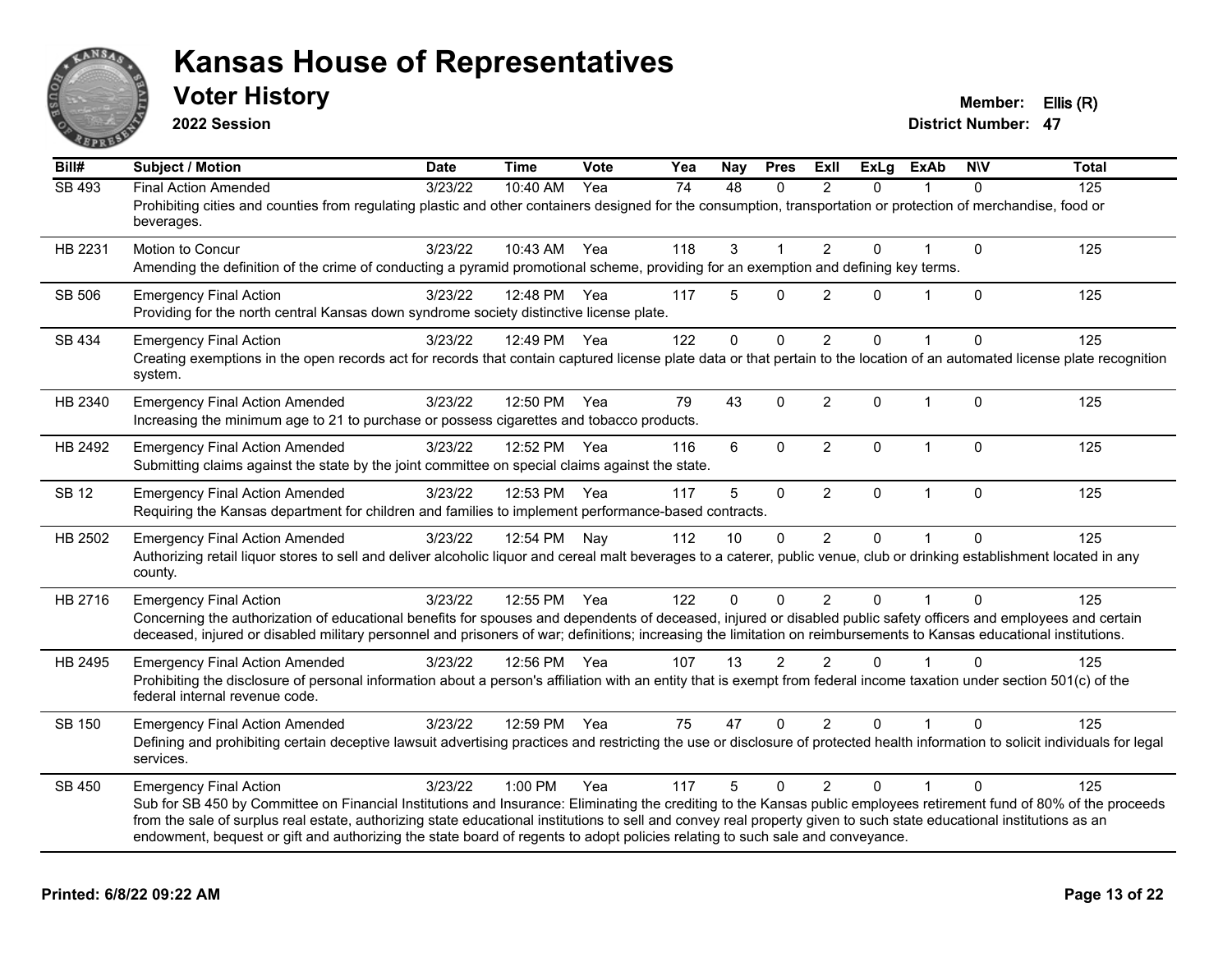

**2022 Session**

**Voter History Member: Ellis (R)** 

| Bill#          | <b>Subject / Motion</b>                                                                                                                                                                                                                                                                                                  | <b>Date</b> | <b>Time</b>  | Vote | Yea | <b>Nay</b>     | <b>Pres</b>  | ExII           | <b>ExLg</b>  | <b>ExAb</b>    | <b>NIV</b>   | <b>Total</b> |
|----------------|--------------------------------------------------------------------------------------------------------------------------------------------------------------------------------------------------------------------------------------------------------------------------------------------------------------------------|-------------|--------------|------|-----|----------------|--------------|----------------|--------------|----------------|--------------|--------------|
| <b>HB 2504</b> | <b>Emergency Final Action Sub Bill</b>                                                                                                                                                                                                                                                                                   | 3/23/22     | 1:01 PM      | Yea  | 122 | $\Omega$       | $\Omega$     | $\overline{2}$ | $\Omega$     | 1              | $\Omega$     | 125          |
|                | Substitute for HB 2504 by Committee on Transportation - Allowing the printing of the international symbol of access for disabled veteran distinctive license plates and<br>certain parking privileges for disabled veterans who meet certain physical disability definitions.                                            |             |              |      |     |                |              |                |              |                |              |              |
| SB 405         | <b>Emergency Final Action Amended</b><br>Authorizing the state historical society to convey certain real property to the Shawnee Tribe.                                                                                                                                                                                  | 3/23/22     | $1:02$ PM    | Yea  | 122 | $\Omega$       | $\Omega$     | $\overline{2}$ | $\Omega$     | $\mathbf{1}$   | $\Omega$     | 125          |
| HB 2697        | <b>Emergency Final Action Amended</b>                                                                                                                                                                                                                                                                                    | 3/23/22     | 1:02 PM      | Yea  | 122 | $\mathbf{0}$   | 0            | $\overline{2}$ | $\mathbf{0}$ | 1              | $\mathbf{0}$ | 125          |
|                | Making changes to the process for evaluating and treating people who are undergoing evaluation for competency to stand trial and allowing such evaluation and<br>treatment at various facilities.                                                                                                                        |             |              |      |     |                |              |                |              |                |              |              |
| HB 2596        | <b>Emergency Final Action Amended</b>                                                                                                                                                                                                                                                                                    | 3/23/22     | 1:03 PM      | Yea  | 122 | 0              | $\mathbf 0$  | $\overline{2}$ | $\mathbf{0}$ | 1              | $\mathbf 0$  | 125          |
|                | Authorizing the board of education of a school district to contract with transportation network companies to provide certain transportation services.                                                                                                                                                                    |             |              |      |     |                |              |                |              |                |              |              |
| SB 563         | <b>EFA Sub Bill Amended</b>                                                                                                                                                                                                                                                                                              | 3/23/22     | $1:36$ PM    | Yea  | 112 | 9              | $\Omega$     | 2              | $\Omega$     | $\overline{2}$ | $\Omega$     | 125          |
|                | Substitute for SB 563 by Committee on Redistricting - Proposing state senatorial redistricting plan liberty three.                                                                                                                                                                                                       |             |              |      |     |                |              |                |              |                |              |              |
| HB 2458        | Motion to Concur                                                                                                                                                                                                                                                                                                         | 3/29/22     | 10:43 AM     | Yea  | 121 | $\Omega$       | $\Omega$     | $\overline{2}$ | $\Omega$     | $\overline{2}$ | $\Omega$     | 125          |
|                | Senate Substitute for HB 2458 by Committee on Transportation - Limiting the liability of optometrists and ophthalmologists who report information to the division of<br>vehicles relating to a person's vision.                                                                                                          |             |              |      |     |                |              |                |              |                |              |              |
| HB 2228        | Motion to Concur                                                                                                                                                                                                                                                                                                         | 3/29/22     | 10:46 AM Yea |      | 121 | 0              | $\mathbf{0}$ | 2              | $\Omega$     | $\overline{2}$ | $\Omega$     | 125          |
|                | Requiring law enforcement agencies to adopt a policy regarding submission of sexual assault evidence kits and allowing evidence collection at child advocacy centers<br>or other facilities.                                                                                                                             |             |              |      |     |                |              |                |              |                |              |              |
| HB 2075        | Mot to Concur in Conference                                                                                                                                                                                                                                                                                              | 3/29/22     | 10:49 AM     | Yea  | 121 | $\Omega$       | $\mathbf{0}$ | $\overline{2}$ | $\Omega$     | $\overline{2}$ | $\Omega$     | 125          |
|                | Allowing venue for an adoption when the state is the agency to be where the state agency or its subcontracting agency has an office.                                                                                                                                                                                     |             |              |      |     |                |              |                |              |                |              |              |
| HB 2537        | Mot to Concur in Conference                                                                                                                                                                                                                                                                                              | 3/29/22     | 10:51 AM     | Yea  | 121 | $\mathbf 0$    | 0            | $\overline{2}$ | $\Omega$     | $\overline{2}$ | $\mathbf{0}$ | 125          |
|                | Requiring the insurance department to hold a hearing in cases involving an order under the Kansas administrative procedure act.                                                                                                                                                                                          |             |              |      |     |                |              |                |              |                |              |              |
| HB 2605        | Motion to Concur                                                                                                                                                                                                                                                                                                         | 3/29/22     | 10:54 AM     | Yea  | 119 | $\overline{2}$ | $\mathbf{0}$ | $\overline{2}$ | $\Omega$     | $\overline{2}$ | $\mathbf{0}$ | 125          |
|                | Increasing the rural population requirement maximum for the veterinary training program for rural Kansas and creating a food animal percentage requirement that may<br>be fulfilled in lieu thereof.                                                                                                                     |             |              |      |     |                |              |                |              |                |              |              |
| HB 2607        | Mot to Concur in Conference                                                                                                                                                                                                                                                                                              | 3/30/22     | 11:33 AM     | Yea  | 123 | $\mathbf{0}$   | $\mathbf{0}$ | $\overline{1}$ | $\Omega$     | $\Omega$       | $\mathbf 1$  | 125          |
|                | Clarifying the time limitations for habeas corpus claims, requiring earlier notice of anticipated release from custody of a person who may be a sexually violent predator to<br>the attorney general and a multidisciplinary team and specifying where such person will be detained during civil commitment proceedings. |             |              |      |     |                |              |                |              |                |              |              |
| <b>HB 2564</b> | Mot to Concur in Conference                                                                                                                                                                                                                                                                                              | 3/30/22     | 11:35 AM     | Yea  | 123 | $\Omega$       | $\mathbf{0}$ | 1              | $\Omega$     | $\Omega$       | 1            | 125          |
|                | Updating the version of risk-based capital instructions in effect.                                                                                                                                                                                                                                                       |             |              |      |     |                |              |                |              |                |              |              |
| HB 2386        | <b>Motion to Concur</b>                                                                                                                                                                                                                                                                                                  | 3/30/22     | 11:38 AM     | Yea  | 120 | 3              | 0            | 1              | $\Omega$     | 0              | $\mathbf{1}$ | 125          |
|                | Establishing requirements for the payment and reimbursement of dental services by a dental benefit plan.                                                                                                                                                                                                                 |             |              |      |     |                |              |                |              |                |              |              |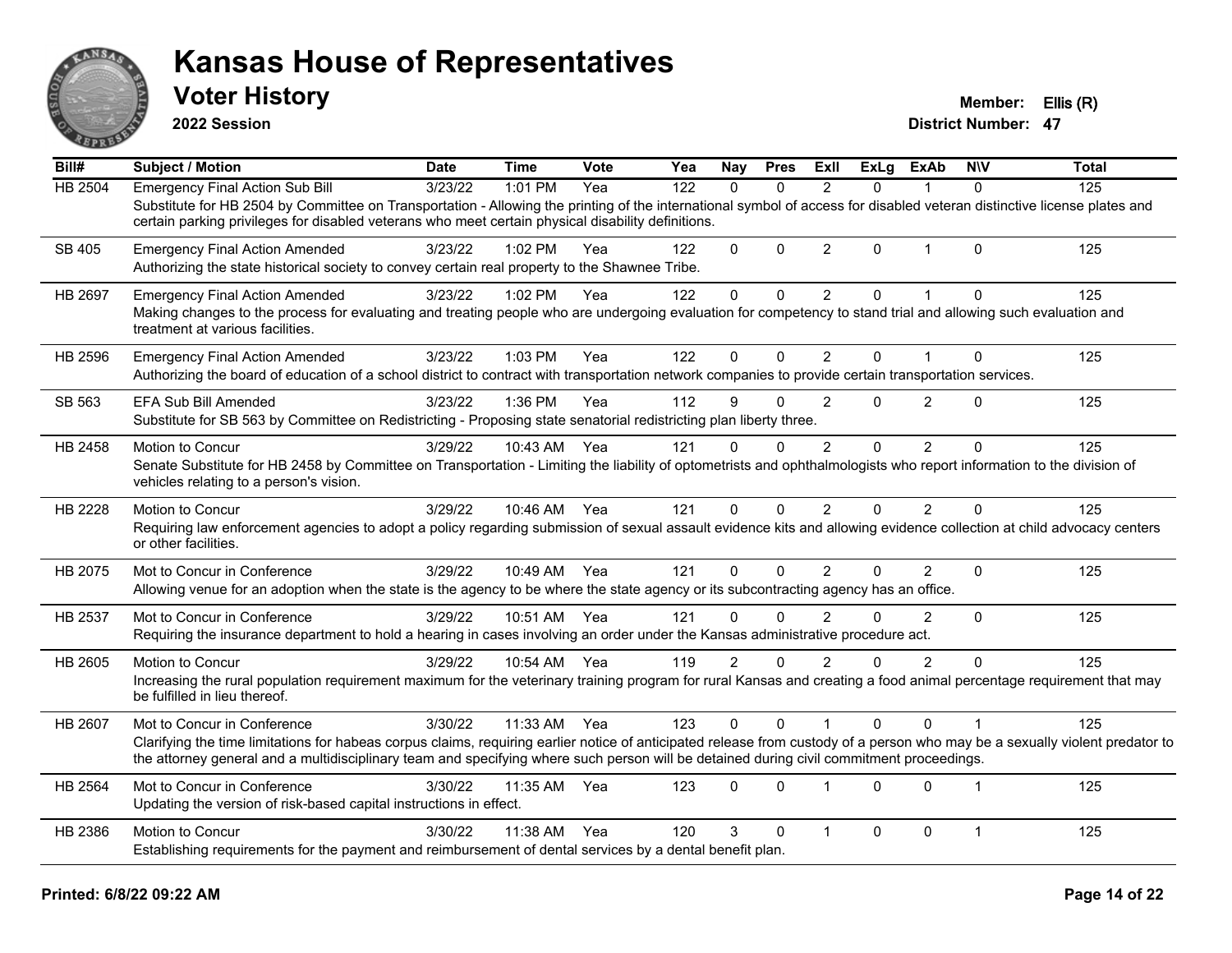

**2022 Session**

**Voter History Member: Ellis (R)** 

| Bill#   | <b>Subject / Motion</b>                                                                                                                                                                                                                                                                                                                                                                                                                                                                                                                                                                                                 | <b>Date</b> | <b>Time</b>  | Vote | Yea | Nay          | <b>Pres</b>  | ExII           | <b>ExLg</b>    | <b>ExAb</b>    | <b>NIV</b>     | <b>Total</b> |
|---------|-------------------------------------------------------------------------------------------------------------------------------------------------------------------------------------------------------------------------------------------------------------------------------------------------------------------------------------------------------------------------------------------------------------------------------------------------------------------------------------------------------------------------------------------------------------------------------------------------------------------------|-------------|--------------|------|-----|--------------|--------------|----------------|----------------|----------------|----------------|--------------|
| SB 62   | Motion to adopt CCR<br>Amending the standards for school-administered vision screenings for students, establishing the Kansas children's vision health and school readiness commission and<br>relating to the powers and duties of the Kansas commission for the deaf and hard of hearing with regard to registration of interpreters, communication access services<br>guidelines and adoption of rules and regulations.                                                                                                                                                                                               | 3/30/22     | 11:40 AM     | Yea  | 121 | 3            | $\Omega$     |                | $\Omega$       | $\Omega$       | $\Omega$       | 125          |
| SB 84   | EFA Sub Bill Amended<br>House Substitute for Substitute for SB 84 by Committee on Federal and State Affairs - Authorizing sports wagering under the Kansas expanded lottery act.                                                                                                                                                                                                                                                                                                                                                                                                                                        | 3/30/22     | 12:45 PM     | Nay  | 88  | 36           | $\Omega$     |                | $\Omega$       | $\Omega$       | 0              | 125          |
| SB 563  | Motion to adopt CCR<br>Substitute for SB 563 by Committee on Redistricting - Proposing state senatorial redistricting plan liberty three.                                                                                                                                                                                                                                                                                                                                                                                                                                                                               | 3/30/22     | 5:56 PM      | Yea  | 83  | 40           | $\Omega$     |                | U              |                | $\Omega$       | 125          |
| HB 2476 | Motion to adopt CCR<br>Providing for the silver star medal, bronze star medal, city of Hutchinson and daughters of the American revolution distinctive license plates and four distinctive license<br>plates for the Kansas department of wildlife and parks; authorizing the printing of the international symbol of access for disabled veteran distinctive license plates and<br>parking privileges for certain physically disabled veterans; allowing veteran distinctive license plate applicants to provide a DD214 form, DD form 2 (Retired) or a Kansas<br>veteran driver's license as proof of veteran status. | 3/31/22     | 10:57 AM     | Yea  | 115 | 5            | 0            | $\overline{2}$ | $\overline{2}$ |                | 0              | 125          |
| HB 2478 | Motion to adopt CCR<br>Designating a portion of United States highway 166 as the SGT Evan S Parker memorial highway, a portion of U.S. highway 56 as the PFC Shane Austin memorial<br>highway, a portion of United States highway 69 as the Senator Tom R Van Sickle memorial highway, a certain bridge on K-126 as the Dennis Crain memorial bridge, a<br>portion of United States highway 69 as the AMM2c Walter Scott Brown memorial highway and bridges on K-66 highway as veterans memorial bridge.                                                                                                                | 3/31/22     | 10:59 AM Yea |      | 120 | $\Omega$     | $\Omega$     | $\mathfrak{p}$ | $\mathcal{P}$  |                | $\Omega$       | 125          |
| HB 2595 | Motion to adopt CCR<br>Making certain antique vehicle titling procedures applicable to vehicles having a model year 60 years old or older.                                                                                                                                                                                                                                                                                                                                                                                                                                                                              | 3/31/22     | 11:00 AM     | Yea  | 119 |              | 0            | $\overline{2}$ | $\overline{2}$ | -1             | 0              | 125          |
| HB 2448 | Motion to adopt CCR<br>Senate Substitute for HB 2448 by Committee on Public Health and Welfare - Requiring able-bodied adults without dependents to complete an employment and training<br>program in order to receive food assistance.                                                                                                                                                                                                                                                                                                                                                                                 | 3/31/22     | 2:55 PM      | Yea  | 70  | 46           | $\Omega$     | 5              | $\Omega$       | $\overline{2}$ | $\mathfrak{p}$ | 125          |
| SB 446  | Motion to adopt CCR<br>Allowing restricted driver's license holders beginning at age 15 to drive to and from religious activities held by any religious organization and providing for the electronic<br>renewal of nondriver's identification card.                                                                                                                                                                                                                                                                                                                                                                    | 3/31/22     | 3:01 PM      | Yea  | 87  | 30           | $\Omega$     | 5              | $\Omega$       | 2              |                | 125          |
| SB 215  | Motion to adopt CCR<br>Transferring the authority for postsecondary driver's education programs and driver training schools to the department of revenue and authorizing the board of education<br>of a school district to contract with transportation network companies to provide certain transportation services.                                                                                                                                                                                                                                                                                                   | 3/31/22     | 3:04 PM      | Yea  | 117 | $\mathbf{0}$ | $\mathbf{0}$ | 5              | $\Omega$       | $\overline{2}$ | $\mathbf 1$    | 125          |
| HB 2005 | Motion to adopt CCR<br>Excluding hot water supply boilers that have a nominal water capacity not exceeding 120 gallons from the provisions of the boiler safety act; creating the elevator safety<br>act to require safety standards, permit requirements, and insurance coverage for elevator contractors; requiring inspections of elevators and licensure for persons<br>installing, repairing and inspecting elevators; creating an elevator safety advisory board; establishing duties for the state fire marshal.                                                                                                 | 3/31/22     | 3:11 PM      | Yea  | 73  | 45           | $\Omega$     | 5              | $\Omega$       | $\mathcal{P}$  | $\Omega$       | 125          |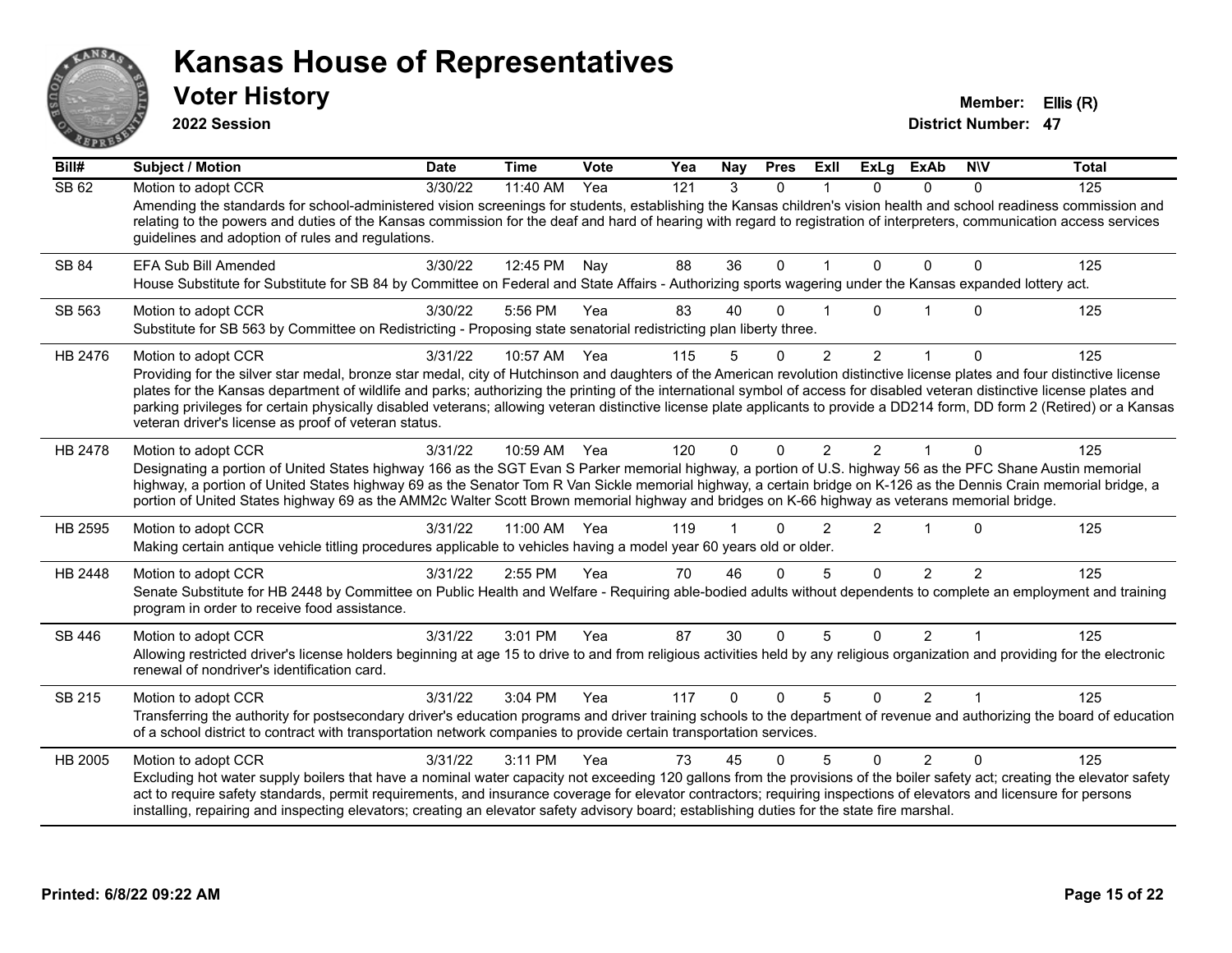

#### **2022 Session**

| Bill#           | <b>Subject / Motion</b>                                                                                                                                                                                                                                                                                                                                                                                                                                                                                                                                                                                                                                                                                                                                                                                                                                                                                                                                                                                                                                                                                                                          | <b>Date</b> | <b>Time</b>  | Vote | Yea | Nay            | <b>Pres</b>  | ExIl | <b>ExLg</b> | <b>ExAb</b>    | <b>NIV</b> | <b>Total</b> |
|-----------------|--------------------------------------------------------------------------------------------------------------------------------------------------------------------------------------------------------------------------------------------------------------------------------------------------------------------------------------------------------------------------------------------------------------------------------------------------------------------------------------------------------------------------------------------------------------------------------------------------------------------------------------------------------------------------------------------------------------------------------------------------------------------------------------------------------------------------------------------------------------------------------------------------------------------------------------------------------------------------------------------------------------------------------------------------------------------------------------------------------------------------------------------------|-------------|--------------|------|-----|----------------|--------------|------|-------------|----------------|------------|--------------|
| SB <sub>2</sub> | Motion to adopt CCR<br>Allowing consumption of beer, wine or other alcoholic liquor on the Kansas state fairgrounds; increasing the number of temporary permits an applicant may receive from<br>four to 12 permits per year; limiting what cities, counties or townships may charge for a temporary permit to not more than \$25 per day; crediting a portion of moneys<br>collected from the liquor drink tax and the liquor enforcement tax to the state fair capital improvements fund; requiring that licensed farm wineries be issued a cereal<br>malt beverage retailer license if the statutory requirements for such retailer license are satisfied; authorizing retail liquor stores to sell and deliver alcoholic liquor and<br>cereal malt beverages to a caterer, public venue, club or drinking establishment located in any adjacent county any county with a comer located within two miles<br>measured along the adjacent county boundary; Increasing the percentage of alcohol by volume allowed to not more than 16% for domestic table wine and the domestic<br>fortified wine threshold to more than 16% alcohol by volume. | 3/31/22     | 4:51 PM      | Nav  | 86  | 31             | $\mathbf{0}$ | 5    | 0           | 3              | $\Omega$   | 125          |
| HB 2087         | Motion to adopt CCR<br>Limiting the review of certain rules and regulations by the director of the budget and requiring review of rules and regulations every five years.                                                                                                                                                                                                                                                                                                                                                                                                                                                                                                                                                                                                                                                                                                                                                                                                                                                                                                                                                                        | 3/31/22     | 4:54 PM      | Yea  | 105 | 12             | $\mathbf{0}$ | 5    | $\Omega$    | 3              | $\Omega$   | 125          |
| HB 2559         | Motion to adopt CCR                                                                                                                                                                                                                                                                                                                                                                                                                                                                                                                                                                                                                                                                                                                                                                                                                                                                                                                                                                                                                                                                                                                              | 3/31/22     | 4:58 PM      | Yea  | 102 | 15             | $\Omega$     | 5    | 0           | 3              | 0          | 125          |
| HB 2489         | Mot to Concur in Conference<br>Amending provisions of the technology-enabled fiduciary financial institutions act relating to out-of-state financial institutions, banks and trust companies conducting<br>fidfin transactions, fees and assessments, examinations, disclosures to consumers and requiring such institutions to be mandatory reporters for purposes of elder<br>abuse.                                                                                                                                                                                                                                                                                                                                                                                                                                                                                                                                                                                                                                                                                                                                                           | 3/31/22     | 5:01 PM      | Yea  | 117 | $\Omega$       | $\Omega$     | 5    | $\Omega$    | 3              | $\Omega$   | 125          |
| SB 91           | Motion to adopt CCR<br>House Substitute for SB 91 by Committee on Commerce, Labor and Economic Development - Providing liability protection for businesses, municipalities and<br>educational institutions that participate in high school work-based learning programs and providing that schools are responsible for injuries to students participating in<br>such programs                                                                                                                                                                                                                                                                                                                                                                                                                                                                                                                                                                                                                                                                                                                                                                    | 3/31/22     | 9:05 PM      | Yea  | 116 | $\Omega$       | <sup>0</sup> | 5    | n           |                | 0          | 125          |
| SB 421          | Motion to adopt CCR<br>Transferring \$1,000,000,000 from the state general fund to the Kansas public employees retirement fund during fiscal year 2022 and eliminating certain level-dollar<br>KPERS employer contribution payments.                                                                                                                                                                                                                                                                                                                                                                                                                                                                                                                                                                                                                                                                                                                                                                                                                                                                                                             | 3/31/22     | $9:10$ PM    | Yea  | 106 | 10             | $\Omega$     | 5    | $\Omega$    | 4              | $\Omega$   | 125          |
| <b>SB 408</b>   | Motion to adopt CCR<br>Increasing the criminal penalties for multiple thefts of mail; specifying that the crime of burglary includes, without authority, entering into or remaining within any locked<br>or secured portion of any dwelling, building or other structure, with intent to commit another crime therein; providing guidance to determine how offenders under the<br>supervision of two or more supervision agencies can have supervision consolidated into one agency; requiring an offender who raises error in such offender's criminal<br>history calculation for the first time on appeal to show prejudicial error and authorizing the court to correct an illegal sentence while a direct appeal is pending; and<br>transferring the responsibility to certify drug abuse treatment providers that participate in the certified drug abuse treatment program from the department of corrections<br>to the Kansas sentencing commission.                                                                                                                                                                                      | 3/31/22     | 9:15 PM      | Yea  | 114 | $\overline{2}$ | $\mathbf{0}$ | 5    | $\Omega$    | 4              | $\Omega$   | 125          |
| SB 366          | Motion to adopt CCR<br>Specifying that the crime of burglary includes, without authority, entering into or remaining within any locked or secured portion of any dwelling, building or other<br>structure, with intent to commit another crime therein.                                                                                                                                                                                                                                                                                                                                                                                                                                                                                                                                                                                                                                                                                                                                                                                                                                                                                          | 3/31/22     | 9:20 PM      | Yea  | 116 | $\Omega$       | $\Omega$     | 5    | $\Omega$    |                | $\Omega$   | 125          |
| HB 2456         | Motion to adopt CCR<br>Establishing the Kansas kids lifetime combination hunting and fishing license.                                                                                                                                                                                                                                                                                                                                                                                                                                                                                                                                                                                                                                                                                                                                                                                                                                                                                                                                                                                                                                            | 3/31/22     | 11:22 PM Yea |      | 93  | 20             | $\Omega$     | 5    | $\Omega$    | $\overline{7}$ | $\Omega$   | 125          |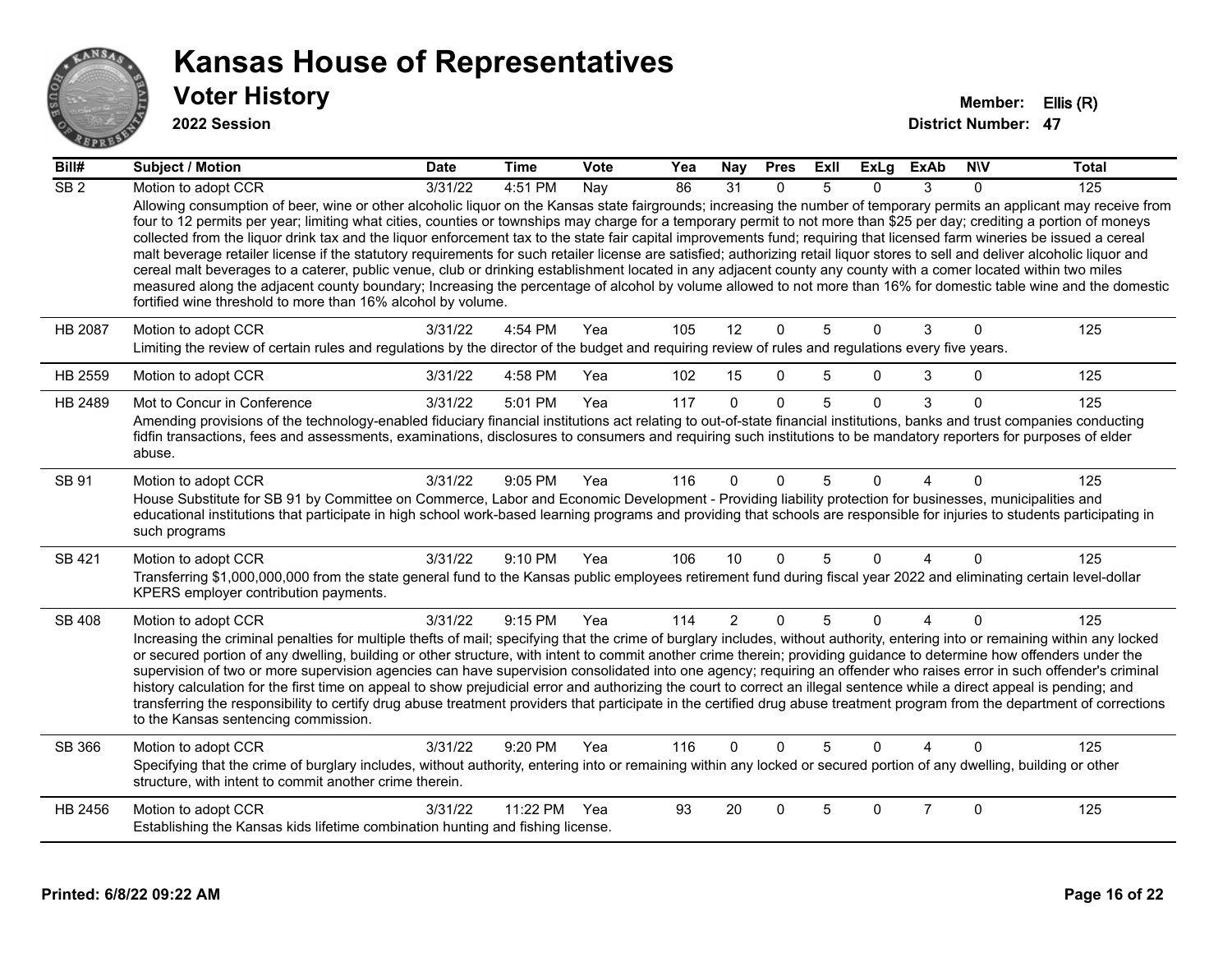

**2022 Session**

**Voter History Member: Ellis (R)** 

| Bill#          | Subject / Motion                                                                                                                                                                                                                                                                                                                                                                                                                                                                                                                                                                                                        | <b>Date</b> | <b>Time</b> | Vote | Yea | Nay            | <b>Pres</b> | ExII           | <b>ExLg</b> | <b>ExAb</b>    | <b>NIV</b> | Total |
|----------------|-------------------------------------------------------------------------------------------------------------------------------------------------------------------------------------------------------------------------------------------------------------------------------------------------------------------------------------------------------------------------------------------------------------------------------------------------------------------------------------------------------------------------------------------------------------------------------------------------------------------------|-------------|-------------|------|-----|----------------|-------------|----------------|-------------|----------------|------------|-------|
| <b>HB 2703</b> | Motion to adopt CCR                                                                                                                                                                                                                                                                                                                                                                                                                                                                                                                                                                                                     | 3/31/22     | 11:25 PM    | Yea  | 110 | 3              | $\Omega$    | 5              | 0           | 7              | $\Omega$   | 125   |
|                | Changing law relating to employment including employment security law provisions regarding the employment security fund status and employer contribution rates and<br>the definition of employment to conform with federal law, making revisions to the department of labor's my reemployment plan program and enacting the Kansas<br>targeted employment act to facilitate employment of persons with developmental disabilities through a tax credit incentive for employers.                                                                                                                                         |             |             |      |     |                |             |                |             |                |            |       |
| 0              | Motion to Adjourn - Helgerson                                                                                                                                                                                                                                                                                                                                                                                                                                                                                                                                                                                           | 3/31/22     | 11:32 PM    | Nay  | 29  | 77             | $\Omega$    | 5              | 0           |                |            | 125   |
| <b>SB 200</b>  | Motion to adopt CCR                                                                                                                                                                                                                                                                                                                                                                                                                                                                                                                                                                                                     | 4/1/22      | 11:16 AM    | Yea  | 112 | $\overline{2}$ | $\Omega$    | 7              | $\Omega$    | 2              | 2          | 125   |
|                | Expanding the pharmacist scope of practice to include initiation of therapy for certain conditions, updating provisions of the prescription monitoring program act relating<br>to program data, storage and access and increasing the membership of the advisory committee.                                                                                                                                                                                                                                                                                                                                             |             |             |      |     |                |             |                |             |                |            |       |
| SB 343         | Motion to adopt CCR                                                                                                                                                                                                                                                                                                                                                                                                                                                                                                                                                                                                     | 4/1/22      | $11:19$ AM  | Yea  | 115 | $\Omega$       | $\Omega$    | $\overline{7}$ | 0           | $\overline{2}$ |            | 125   |
|                | Providing considerations for in family law, adoption, foster care, guardianship and child in need of care proceedings for parents or prospective parents who are blind and<br>updating the term "hearing impaired" to "hard of hearing" in statutes related to persons with hearing loss.                                                                                                                                                                                                                                                                                                                               |             |             |      |     |                |             |                |             |                |            |       |
| SB 453         | Motion to adopt CCR                                                                                                                                                                                                                                                                                                                                                                                                                                                                                                                                                                                                     | 4/1/22      | 11:22 AM    | Yea  | 116 | 0              | $\Omega$    | 7              | 0           | 2              | $\Omega$   | 125   |
|                | Requiring unlicensed employees in adult care homes to complete certain training requirements, reinstating the social worker applicant option for board-approved                                                                                                                                                                                                                                                                                                                                                                                                                                                         |             |             |      |     |                |             |                |             |                |            |       |
|                | postgraduate supervised experience, allowing master's and clinical level licensees to take the baccalaureate addiction counselor test and requiring the behavioral<br>sciences regulatory board to accept a master of social work degree from Fort Hays state university as from an accredited college or university.                                                                                                                                                                                                                                                                                                   |             |             |      |     |                |             |                |             |                |            |       |
| SB 286         | Motion to Adopt CCR                                                                                                                                                                                                                                                                                                                                                                                                                                                                                                                                                                                                     | 4/1/22      | 12:44 PM    | Nav  | 64  | 51             |             |                | U           | 2              |            | 125   |
|                | House Substitute for Substitute for SB 286 by Committee on Judiciary - Continuing the governmental response to the COVID-19 pandemic in Kansas by extending the<br>expanded use of telemedicine, the suspension of certain requirements related to medical care facilities and immunity from civil liability for certain healthcare providers,<br>certain persons conducting business in this state and covered facilities for COVID-19 claims until January 20, 2023, creating the crime of interference with the conduct<br>of a hospital and increasing the criminal penalties for battery of a healthcare provider. |             |             |      |     |                |             |                |             |                |            |       |
| SB 267         | Motion to adopt CCR                                                                                                                                                                                                                                                                                                                                                                                                                                                                                                                                                                                                     | 4/1/22      | 4:05 PM     | Yea  | 104 | 12             | $\Omega$    | 7              | $\Omega$    | $\mathcal{P}$  | $\Omega$   | 125   |
|                | House Substitute for Substitute for SB 267 by Committee on Appropriations - Appropriations for FY 2022, FY 2023, FY 2024, FY 2025, FY26 and FY27 for various state<br>agencies.                                                                                                                                                                                                                                                                                                                                                                                                                                         |             |             |      |     |                |             |                |             |                |            |       |
| HB 2279        | Mot to Concur in Conference                                                                                                                                                                                                                                                                                                                                                                                                                                                                                                                                                                                             | 4/1/22      | 5:21 PM     | Yea  | 80  | 34             | O           |                | n           |                |            | 125   |
|                | Senate substitute for HB 2279 by committee on public health and welfare - Amending the advanced practice registered nurse authorized scope of practice to permit the<br>prescribing of drugs without a supervising physician.                                                                                                                                                                                                                                                                                                                                                                                           |             |             |      |     |                |             |                |             |                |            |       |
| HB 2109        | Motion to adopt CCR                                                                                                                                                                                                                                                                                                                                                                                                                                                                                                                                                                                                     | 4/1/22      | 6:18 PM     | Yea  | 92  | 20             |             |                | n           | 5              | $\Omega$   | 125   |
|                | Prohibiting the disclosure of personal information about a person's affiliation with an entity that is exempt from federal income taxation under section 501(c) of the<br>federal internal revenue code and continuing in existence certain exceptions to the disclosure of public records under the open records act.                                                                                                                                                                                                                                                                                                  |             |             |      |     |                |             |                |             |                |            |       |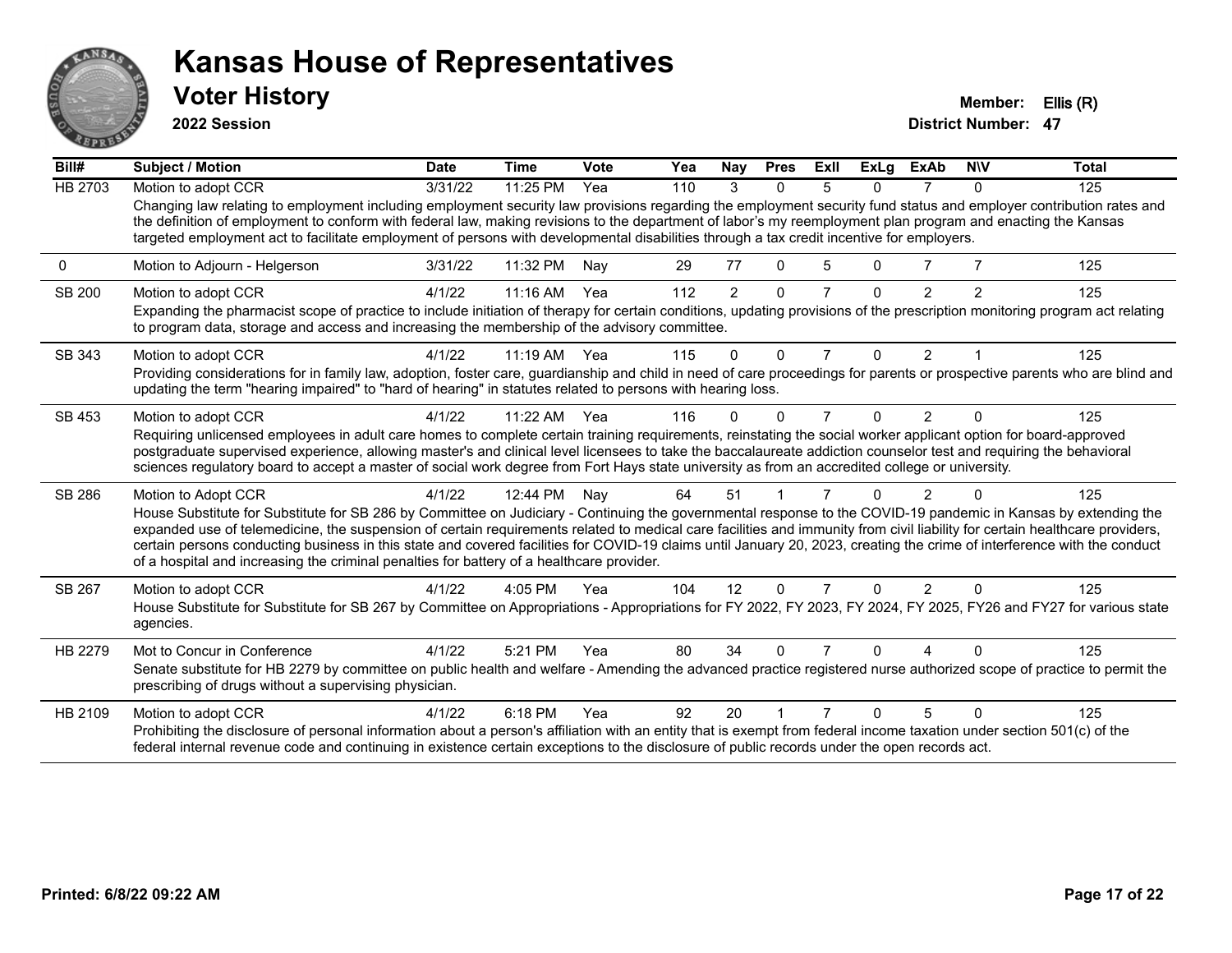

**2022 Session**

| Bill#          | <b>Subject / Motion</b>                                                                                                                                                                                                                                                                                                                                                                                                                                                                                                                                                                                                                                                                                                                                                                                                                                                                                                                                                                                                                                                                                                                                                                               | <b>Date</b> | <b>Time</b> | Vote | Yea | <b>Nay</b> | <b>Pres</b> | ExII | <b>ExLg</b> | <b>ExAb</b> | <b>NIV</b>   | <b>Total</b> |
|----------------|-------------------------------------------------------------------------------------------------------------------------------------------------------------------------------------------------------------------------------------------------------------------------------------------------------------------------------------------------------------------------------------------------------------------------------------------------------------------------------------------------------------------------------------------------------------------------------------------------------------------------------------------------------------------------------------------------------------------------------------------------------------------------------------------------------------------------------------------------------------------------------------------------------------------------------------------------------------------------------------------------------------------------------------------------------------------------------------------------------------------------------------------------------------------------------------------------------|-------------|-------------|------|-----|------------|-------------|------|-------------|-------------|--------------|--------------|
| <b>HB 2299</b> | Motion to adopt CCR<br>Requiring retention of fingerprints by the Kansas bureau of investigation for participation in the federal rap back program; imposing restrictions on surveillance by certain<br>employees of the Kansas department of wildlife and parks on private property; expanding the jurisdiction and powers of law enforcement officers to include situations<br>when an activity is observed leading the officer to reasonably suspect a person is committing, has committed or is about to commit a crime and reasonably believe that<br>a person is in imminent danger of death or bodily injury without immediate action; allowing a search warrant to be executed within 240 hours from the time of issuance;<br>and directing the Kansas department for children and families to share certain information with investigating law enforcement agencies.                                                                                                                                                                                                                                                                                                                         | 4/1/22      | 6:23 PM     | Yea  | 110 | 3          | 0           |      | 0           | 5           | 0            | 125          |
| HB 2508        | Motion to adopt CCR<br>Modifying the definition of possession in the Kansas criminal code, modifying the elements of and making changes to the criminal penalties of abuse of a child, requiring<br>a forfeiture of an appearance bond to be set aside in certain circumstances, permitting testimony to be presented using a two-way electronic audio-video communication<br>device during a preliminary hearing, making changes to the process for evaluating and treating people who are undergoing evaluation for competency to stand trial and<br>allowing mobile competency evaluations.                                                                                                                                                                                                                                                                                                                                                                                                                                                                                                                                                                                                        | 4/1/22      | 6:28 PM     | Yea  | 113 |            |             |      |             |             |              | 125          |
| <b>HB 2377</b> | Motion to adopt CCR<br>Revising laws relating to operating an aircraft under the influence, including prescribing criminal and administrative penalties and providing for testing of blood, breath,<br>urine or other bodily substances, and preliminary screening tests of breath or oral fluid; authorizing reinstatement of a driver's license for certain persons with an ignition<br>interlock device restriction; requiring persons with an ignition interlock device restriction to complete the ignition interlock device program before driving privileges are<br>fully reinstated; providing for reduced ignition interlock device program costs for certain persons; providing that the highway patrol has oversight of state certification of<br>ignition interlock manufacturers and their service providers; modifying the criminal penalties for driving a commercial motor vehicle under the influence and driving under<br>the influence; increasing the period of disqualification for certain offenses committed by a person with commercial driving privileges; and prohibiting prosecuting<br>attorneys from concealing certain traffic violations from the CDLIS driver report. | 4/1/22      | 6:34 PM     | Yea  | 101 | 12         | $\Omega$    |      | $\Omega$    | 5           |              | 125          |
| HB 2361        | Motion to adopt CCR<br>Senate Substitute for HB 2361 by Committee on Judiciary - Removing the requirement that all district court judges in Douglas county serve on the board of trustees of<br>the law library, authorizing the supreme court to adopt rules establishing specialty court programs, creating the specialty court funding advisory committee and the<br>specialty court resources fund, authorizing courts to order defendants to participate in specialty court programs and allowing expungement of certain convictions when<br>defendants complete the requirements of such programs.                                                                                                                                                                                                                                                                                                                                                                                                                                                                                                                                                                                              | 4/1/22      | 6:39 PM     | Yea  | 113 | 0          | $\Omega$    |      | 0           | 5           | $\Omega$     | 125          |
| <b>SB 58</b>   | Motion to adopt CCR<br>Establishing the parents' bill of rights for parents of students attending elementary or secondary school in this state.                                                                                                                                                                                                                                                                                                                                                                                                                                                                                                                                                                                                                                                                                                                                                                                                                                                                                                                                                                                                                                                       | 4/1/22      | 6:57 PM     | Nav  | 67  | 46         | 0           |      | U           | 5           | <sup>0</sup> | 125          |
| SB 160         | Motion to adopt CCR<br>Enacting the fairness in women's sports act to require that student athletic teams only include members who are of the same biological sex unless designated as coed.                                                                                                                                                                                                                                                                                                                                                                                                                                                                                                                                                                                                                                                                                                                                                                                                                                                                                                                                                                                                          | 4/1/22      | 8:00 PM     | Yea  | 74  | 39         |             |      | U           | 5           | 0            | 125          |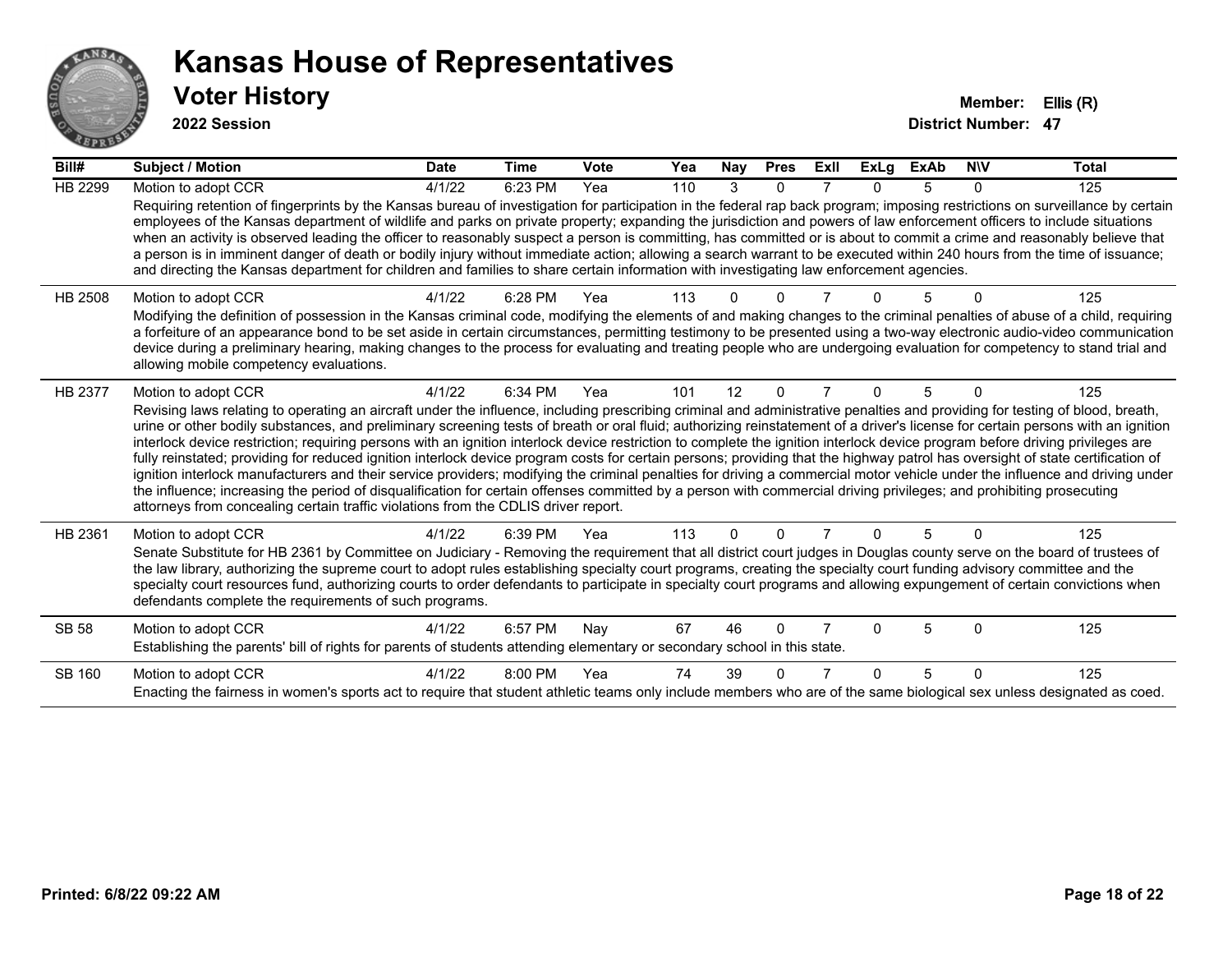

#### **Voter History Member: Ellis (R) Kansas House of Representatives**

**2022 Session**

| Bill#           | <b>Subject / Motion</b>                                                                                                                                                                                                                                                                                                                                                                                                                                                                                                                                                                                                                                                                                                                                                                                                                                                                                                                                                                                                                                                                                                                                                                                                                                                                                                                                                                                                                                                                                                                                                                                                                                                                                                                                                                                                                                                                                                                                                                                                                                                                                                                                                                                                                                                                                                                                                                                                                                                                                                                                                                                                                                                                                                                                                                                                                                                                                                                                                                                                                                                                                                                                                     | <b>Date</b> | Time     | <b>Vote</b> | Yea | Nay      | <b>Pres</b>  | ExII           | ExLg     | <b>ExAb</b>    | <b>NIV</b>   | <b>Total</b> |
|-----------------|-----------------------------------------------------------------------------------------------------------------------------------------------------------------------------------------------------------------------------------------------------------------------------------------------------------------------------------------------------------------------------------------------------------------------------------------------------------------------------------------------------------------------------------------------------------------------------------------------------------------------------------------------------------------------------------------------------------------------------------------------------------------------------------------------------------------------------------------------------------------------------------------------------------------------------------------------------------------------------------------------------------------------------------------------------------------------------------------------------------------------------------------------------------------------------------------------------------------------------------------------------------------------------------------------------------------------------------------------------------------------------------------------------------------------------------------------------------------------------------------------------------------------------------------------------------------------------------------------------------------------------------------------------------------------------------------------------------------------------------------------------------------------------------------------------------------------------------------------------------------------------------------------------------------------------------------------------------------------------------------------------------------------------------------------------------------------------------------------------------------------------------------------------------------------------------------------------------------------------------------------------------------------------------------------------------------------------------------------------------------------------------------------------------------------------------------------------------------------------------------------------------------------------------------------------------------------------------------------------------------------------------------------------------------------------------------------------------------------------------------------------------------------------------------------------------------------------------------------------------------------------------------------------------------------------------------------------------------------------------------------------------------------------------------------------------------------------------------------------------------------------------------------------------------------------|-------------|----------|-------------|-----|----------|--------------|----------------|----------|----------------|--------------|--------------|
| HB 2239         | Motion to adopt CCR                                                                                                                                                                                                                                                                                                                                                                                                                                                                                                                                                                                                                                                                                                                                                                                                                                                                                                                                                                                                                                                                                                                                                                                                                                                                                                                                                                                                                                                                                                                                                                                                                                                                                                                                                                                                                                                                                                                                                                                                                                                                                                                                                                                                                                                                                                                                                                                                                                                                                                                                                                                                                                                                                                                                                                                                                                                                                                                                                                                                                                                                                                                                                         | 4/1/22      | 9:45 PM  | Yea         | 103 | 10       | $\Omega$     |                | $\Omega$ | 5              | 0            | 125          |
|                 | Providing tax credits for graduates of aerospace and aviation-related educational programs and employers of program graduates, school and classroom supplies<br>purchased by teachers, contributions to community colleges and technical colleges, qualified railroad track maintenance expenditures of short line railroads and<br>associated rail siding owners or lessees and expanding eligibility, amount and transferability of the research and development tax credit, providing homestead property<br>tax refunds from the income tax refund fund to certain persons based on the increase in property tax over the base year property tax amount, providing for an additional<br>personal income tax exemption for 100% disabled veterans, establishing the salt parity act to allow pass-through entities to elect to pay state income tax at the entity<br>level, establishing a checkoff for contributions to the Kansas historic site fund, establishing a revenue neutral rate complaint process for tax levies, authorizing the<br>county clerk to limit the amount of ad valorem taxes to be levied in certain circumstances, establishing a deadline for budgets to be filed with the director of accounts<br>and reports, requiring roll call votes and publication of information to exceed the revenue neutral rate, classifying certain agritourism activities and zoos as land devoted<br>to agricultural use, classifying land devoted to agriculture that is subject to the federal grassland conservation reserve program as grassland, establishing a property tax<br>exemption for antique utility trailers, allowing for the proration of value when certain personal property is acquired or sold prior to September 1 of any tax year, providing<br>for the exemption of inventory and work-in-progress machinery and equipment for telecommunications machinery and equipment, increasing the extent of exemption for<br>residential property from the statewide school levy, providing for abatement or credit of property tax for buildings and improvements destroyed or substantially destroyed<br>by natural disaster, providing a sales tax exemption for certain fencing and for reconstructing, repairing or replacing certain fencing damaged or destroyed by a wildfire,<br>flood, tornado or other natural disaster, excluding separately stated delivery charges from sales or selling price, removing the expiration on manufacturer cash rebates<br>on motor vehicles, providing countywide retailers' sales tax authority for Wilson county, requiring disclosure of distribution of revenues on countywide retailers' sales tax<br>ballot proposals, validating the election held to approve a retailers' sales tax levy by the city of Latham, extending the time period for eligibility in the loan repayment<br>program and the income tax credit for rural opportunity zones, enacting the Gage park improvement authority act and providing for the creation of the Gage park<br>improvement authority and an election for the imposition of a countywide sales tax sales tax within the boundaries of Shawnee county. |             |          |             |     |          |              |                |          |                |              |              |
| HB 2644         | Motion to Concur in Conference<br>Designating the Sandhill plum as the official state fruit.                                                                                                                                                                                                                                                                                                                                                                                                                                                                                                                                                                                                                                                                                                                                                                                                                                                                                                                                                                                                                                                                                                                                                                                                                                                                                                                                                                                                                                                                                                                                                                                                                                                                                                                                                                                                                                                                                                                                                                                                                                                                                                                                                                                                                                                                                                                                                                                                                                                                                                                                                                                                                                                                                                                                                                                                                                                                                                                                                                                                                                                                                | 4/1/22      | 9:48 PM  | Yea         | 108 | 5        | $\Omega$     |                | $\Omega$ | 5              | $\Omega$     | 125          |
| SB 261          | Motion to adopt CCR<br>Substitute for SB 261 by Committee on Agriculture -- Prohibiting the use of identifiable meat terms on the labels of meat analogs when such labels do not include proper<br>qualifying language to indicate that such products do not contain meat.                                                                                                                                                                                                                                                                                                                                                                                                                                                                                                                                                                                                                                                                                                                                                                                                                                                                                                                                                                                                                                                                                                                                                                                                                                                                                                                                                                                                                                                                                                                                                                                                                                                                                                                                                                                                                                                                                                                                                                                                                                                                                                                                                                                                                                                                                                                                                                                                                                                                                                                                                                                                                                                                                                                                                                                                                                                                                                  | 4/1/22      | 9:56 PM  | Yea         | 113 | $\Omega$ | $\mathbf{0}$ | $\overline{7}$ | $\Omega$ | 5              | $\Omega$     | 125          |
| SB 84           | Substitute Motion to Not Adopt CCR<br>House Substitute for Substitute for SB 84 by Committee on Federal and State Affairs - Authorizing sports wagering under the Kansas expanded lottery act.                                                                                                                                                                                                                                                                                                                                                                                                                                                                                                                                                                                                                                                                                                                                                                                                                                                                                                                                                                                                                                                                                                                                                                                                                                                                                                                                                                                                                                                                                                                                                                                                                                                                                                                                                                                                                                                                                                                                                                                                                                                                                                                                                                                                                                                                                                                                                                                                                                                                                                                                                                                                                                                                                                                                                                                                                                                                                                                                                                              | 4/1/22      | 11:59 PM | Yea         | 56  | 56       | $\Omega$     | $\overline{7}$ | $\Omega$ | 6              | $\Omega$     | 125          |
| SB 84           | Motion to Adopt CCR<br>House Substitute for Substitute for SB 84 by Committee on Federal and State Affairs - Authorizing sports wagering under the Kansas expanded lottery act.                                                                                                                                                                                                                                                                                                                                                                                                                                                                                                                                                                                                                                                                                                                                                                                                                                                                                                                                                                                                                                                                                                                                                                                                                                                                                                                                                                                                                                                                                                                                                                                                                                                                                                                                                                                                                                                                                                                                                                                                                                                                                                                                                                                                                                                                                                                                                                                                                                                                                                                                                                                                                                                                                                                                                                                                                                                                                                                                                                                             | 4/1/22      | 11:59 PM | Nay         | 63  | 49       | $\mathbf{0}$ | $\overline{7}$ | $\Omega$ | 6              | 0            | 125          |
| HB 2487         | Motions of a Previous Day                                                                                                                                                                                                                                                                                                                                                                                                                                                                                                                                                                                                                                                                                                                                                                                                                                                                                                                                                                                                                                                                                                                                                                                                                                                                                                                                                                                                                                                                                                                                                                                                                                                                                                                                                                                                                                                                                                                                                                                                                                                                                                                                                                                                                                                                                                                                                                                                                                                                                                                                                                                                                                                                                                                                                                                                                                                                                                                                                                                                                                                                                                                                                   | 4/26/22     | 11:35 AM | Nay         | 48  | 74       | $\mathbf 0$  |                | $\Omega$ | $\overline{2}$ | $\mathbf{0}$ | 125          |
| <b>HCR 5022</b> | Motion to adopt CCR<br>Proposing a constitutional amendment requiring that a sheriff be elected in each county; exception.                                                                                                                                                                                                                                                                                                                                                                                                                                                                                                                                                                                                                                                                                                                                                                                                                                                                                                                                                                                                                                                                                                                                                                                                                                                                                                                                                                                                                                                                                                                                                                                                                                                                                                                                                                                                                                                                                                                                                                                                                                                                                                                                                                                                                                                                                                                                                                                                                                                                                                                                                                                                                                                                                                                                                                                                                                                                                                                                                                                                                                                  | 4/26/22     | 11:43 AM | Yea         | 91  | 31       | $\mathbf{0}$ | -1             | $\Omega$ | $\overline{2}$ | $\mathbf{0}$ | 125          |
| HB 2387         | Motion to adopt CCR<br>Prohibiting the issuance of a request for proposal or entering into a new contract for the administration and provision of benefits under the medical assistance program<br>and removing the authority of the governor to prohibit attending or conducting certain religious services and worship services.                                                                                                                                                                                                                                                                                                                                                                                                                                                                                                                                                                                                                                                                                                                                                                                                                                                                                                                                                                                                                                                                                                                                                                                                                                                                                                                                                                                                                                                                                                                                                                                                                                                                                                                                                                                                                                                                                                                                                                                                                                                                                                                                                                                                                                                                                                                                                                                                                                                                                                                                                                                                                                                                                                                                                                                                                                          | 4/26/22     | 12:47 PM | Yea         | 84  | 38       | $\Omega$     | $\overline{1}$ | $\Omega$ | $\overline{2}$ | $\Omega$     | 125          |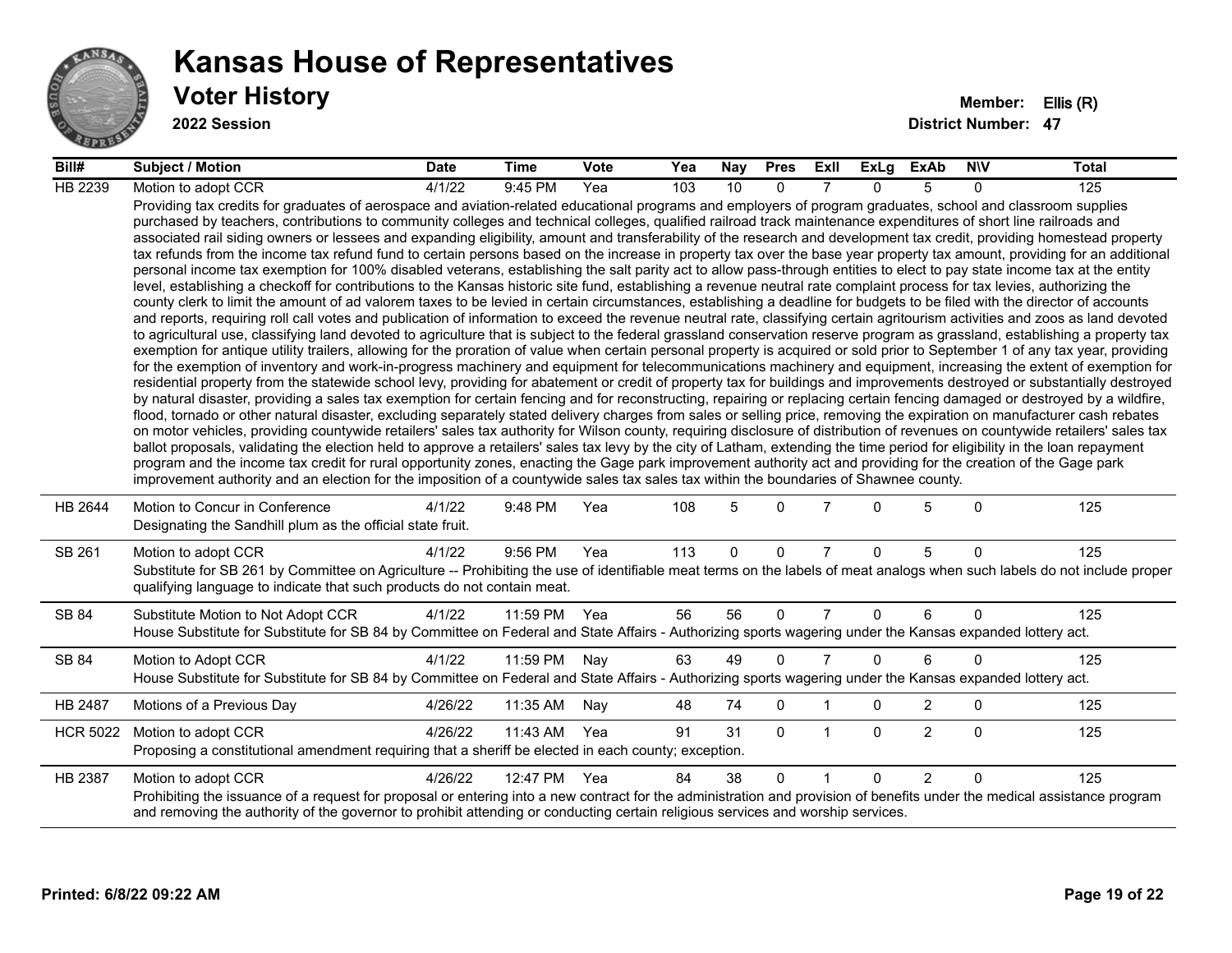

**2022 Session**

**Bill# Subject / Motion Date Time Vote Yea Nay Pres Exll ExLg ExAb N\V Total** HB 2252 Motion to adopt CCR 4/26/22 12:50 PM Yea 84 38 0 1 0 2 0 125 Prohibiting the modification of election laws by agreement except as approved by the legislative coordinating council. HB 2138 Motion to adopt CCR 4/26/22 1:03 PM Yea 82 40 0 1 0 2 0 125 Providing for the use of electronic poll books in elections and the approval of such books by the secretary of state, requiring all voting systems for elections to use individual voter-verified paper ballots with a distinctive watermark, requiring the secretary of state and local election officers to develop an affidavit to be signed by election workers regarding handling of completed ballots, requiring audits of any federal, statewide or state legislative race that is within 1% of the total votes cast and requiring randomized audits of elections procedures used in four counties in even-numbered years, requiring a county election officer to send a confirmation of address when there is no election-related activity for any four calendar year period and exempting poll workers from certain election crimes. HB 2237 Motion to adopt CCR 4/26/22 1:13 PM Yea 109 12 1 1 0 2 0 125 Enacting the Kansas affordable housing tax credit act, the Kansas housing investor tax credit act, the historic Kansas act, the Kansas rural home loan guarantee act, authorizing certain residential real property appraisals in rural counties to be performed without completing the sales comparison approach to value, allowing the use of bond proceeds under the Kansas rural housing incentive district act for residential vertical development and renovation of certain buildings within economically distressed urban areas and expanding eligibility for the child day care services assistance tax credit and providing a credit for employer payments to an organization providing access to employees for child day care services. SB 313 Motion to adopt CCR 4/27/22 3:32 PM Yea 75 44 0 3 0 3 0 125 Providing for the use and regulation of autonomous motor vehicles and establishing the autonomous vehicle advisory committee. HB 2466 Motion to adopt CCR 4/27/22 3:39 PM Yea 109 10 0 3 0 3 0 125 Substitute for HB 2466 by Committee on Education - Establishing the promoting advancement in computing knowledge act to increase the availability of computer science education in Kansas schools and the career technical education credentialing and student transitioning to employment success pilot program; also exempting national assessment providers from the student online personal protection act. HB 2492 Motion to Concur 4/27/22 3:41 PM Yea 119 0 0 3 0 3 0 125 Submitting claims against the state by the joint committee on special claims against the state. HB 2448 Consideration of Veto 4/28/22 11:31 AM Yea 86 36 0 1 0 2 0 125 Senate Substitute for HB 2448 by Committee on Public Health and Welfare - Requiring able-bodied adults without dependents to complete an employment and training program in order to receive food assistance. SB 58 Consideration of Veto **4/28/22 12:17 PM Yea** 72 50 0 1 0 2 0 125 Establishing the parents' bill of rights for parents of students attending elementary or secondary school in this state. SB 160 Consideration of Veto **4/28/22 1:14 PM Yea** 81 41 0 1 0 2 0 125 Enacting the fairness in women's sports act to require that student athletic teams only include members who are of the same biological sex unless designated as coed. SB 84 Motion to adopt CCR 4/28/22 4:03 PM Nay 73 49 0 1 0 2 0 125 House Substitute for Substitute for SB 84 by Committee on Federal and State Affairs - Authorizing sports wagering under the Kansas expanded lottery act and historical horse race machines under the Kansas parimutuel racing act.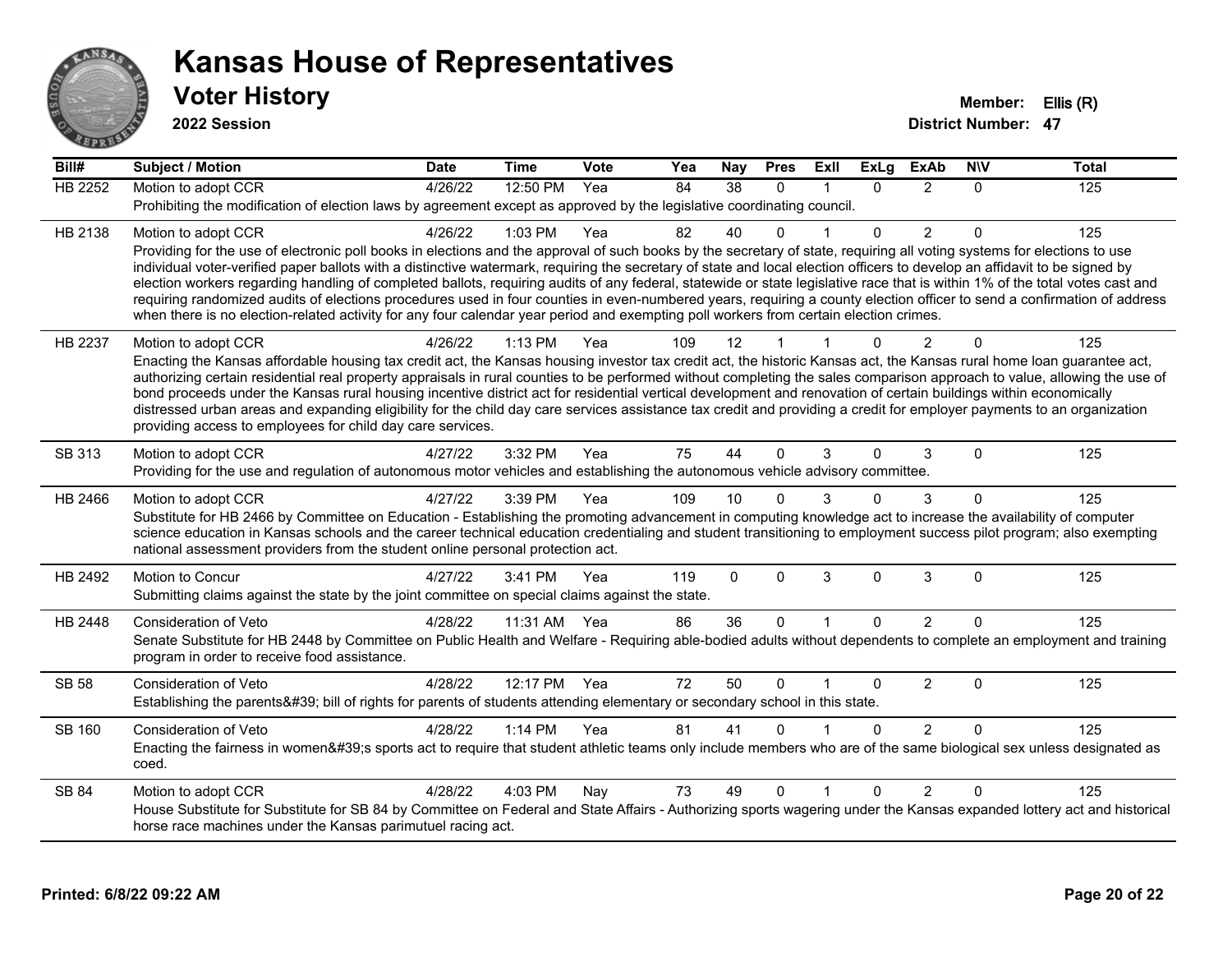

**2022 Session**

**District Number: 47 Voter History Member: Ellis (R)** 

| $\overline{Bill#}$ | Subject / Motion                                                                                                                                                                                                                                                                                                                    | <b>Date</b> | <b>Time</b>  | Vote | Yea | Nay | <b>Pres</b>  | ExII                    | <b>ExLg</b> | <b>ExAb</b>    | <b>NIV</b>     | <b>Total</b> |
|--------------------|-------------------------------------------------------------------------------------------------------------------------------------------------------------------------------------------------------------------------------------------------------------------------------------------------------------------------------------|-------------|--------------|------|-----|-----|--------------|-------------------------|-------------|----------------|----------------|--------------|
| HB 2567            | Motion to adopt CCR                                                                                                                                                                                                                                                                                                                 | 4/28/22     | 5:52 PM      | Yea  | 75  | 45  | $\Omega$     | $\overline{\mathbf{1}}$ | $\Omega$    | 4              | $\Omega$       | 125          |
|                    | Senate Substitute for HB 2567 by Committee on Ways and Means - Removing federal impact aid from the determination of local foundation aid in the Kansas school<br>equity and enhancement act and excluding Fort Leavenworth school district and virtual school students from the capital improvement state aid determination.       |             |              |      |     |     |              |                         |             |                |                |              |
| SB 19              | Motion to adopt CCR                                                                                                                                                                                                                                                                                                                 | 4/28/22     | 8:59 PM      | Yea  | 112 | 6   | $\Omega$     |                         | 0           | 6              | $\Omega$       | 125          |
|                    | House Substitute for SB 19 by Committee on Energy, Utilities and Telecommunications - Implementing the 988 suicide prevention and mental health crisis hotline in<br>Kansas.                                                                                                                                                        |             |              |      |     |     |              |                         |             |                |                |              |
| SB 331             | Motion to adopt CCR                                                                                                                                                                                                                                                                                                                 | 4/28/22     | 9:05 PM      | Yea  | 91  | 26  | $\mathbf{0}$ | -1                      | 0           | $\overline{7}$ | $\mathbf{0}$   | 125          |
|                    | Updating the version of risk-based capital instructions in effect.                                                                                                                                                                                                                                                                  |             |              |      |     |     |              |                         |             |                |                |              |
| HB 2510            | Motion to adopt CCR                                                                                                                                                                                                                                                                                                                 | 4/28/22     | 9:34 PM      | Yea  | 95  | 22  | $\Omega$     |                         | 0           |                | $\Omega$       | 125          |
|                    | Appropriations for FY 2022, FY 2023, and FY 2024, for various state agencies; 2022 omnibus bill; authorizing certain transfers and capital improvement projects.                                                                                                                                                                    |             |              |      |     |     |              |                         |             |                |                |              |
| HB 2106            | Sub Motion Not Adopt CCR                                                                                                                                                                                                                                                                                                            | 4/28/22     | 10:02 PM     | Nay  | 39  | 75  | $\Omega$     |                         | $\Omega$    | $\overline{7}$ | 3              | 125          |
|                    | Decreasing the state rate for sales and use taxes for sales of food and food ingredients and providing for the levying of taxes by cities and counties and discontinuing<br>the nonrefundable food sales tax credit.                                                                                                                |             |              |      |     |     |              |                         |             |                |                |              |
| HB 2106            | Motion to adopt CCR                                                                                                                                                                                                                                                                                                                 | 4/28/22     | 10:28 PM Yea |      | 114 | 3   | $\mathbf{0}$ | -1                      | $\Omega$    | $\overline{7}$ | $\Omega$       | 125          |
|                    | Decreasing the state rate for sales and use taxes for sales of food and food ingredients and providing for the levying of taxes by cities and counties and discontinuing<br>the nonrefundable food sales tax credit.                                                                                                                |             |              |      |     |     |              |                         |             |                |                |              |
| HB 2495            | <b>Motion to Concur</b>                                                                                                                                                                                                                                                                                                             | 4/28/22     | 10:31 PM Yea |      | 116 |     | $\Omega$     |                         | $\Omega$    | $\overline{7}$ | $\Omega$       | 125          |
|                    | Prohibiting the disclosure of personal information about a person's affiliation with an entity that is exempt from federal income taxation under section 501(c) of the<br>federal internal revenue code.                                                                                                                            |             |              |      |     |     |              |                         |             |                |                |              |
| SB 34              | Motion to adopt CCR                                                                                                                                                                                                                                                                                                                 | 4/28/22     | 11:35 PM     | Yea  | 64  | 53  | $\Omega$     |                         | $\Omega$    |                | $\mathbf{0}$   | 125          |
|                    | Substitute for SB 34 by Committee on Federal and State Affairs - Requiring review of administrative rules and regulations every five years.                                                                                                                                                                                         |             |              |      |     |     |              |                         |             |                |                |              |
| HB 2252            | <b>Consideration of Veto</b>                                                                                                                                                                                                                                                                                                        | 5/23/22     | 11:27 AM     | Yea  | 84  | 37  | $\Omega$     |                         | 0           | $\overline{2}$ |                | 125          |
|                    | Prohibiting the modification of election laws by agreement except as approved by the legislative coordinating council.                                                                                                                                                                                                              |             |              |      |     |     |              |                         |             |                |                |              |
| <b>HB 2387</b>     | Consideration of Veto                                                                                                                                                                                                                                                                                                               | 5/23/22     | 11:38 AM Yea |      | 84  | 38  | $\Omega$     |                         | $\Omega$    | $\mathfrak{p}$ | $\Omega$       | 125          |
|                    | Prohibiting the issuance of a request for proposal or entering into a new contract for the administration and provision of benefits under the medical assistance program<br>and removing the authority of the governor to prohibit attending or conducting certain religious services and worship services.                         |             |              |      |     |     |              |                         |             |                |                |              |
| HB 2136            | Sub Mtn Not Adpt                                                                                                                                                                                                                                                                                                                    | 5/23/22     | 12:42 PM     | Nav  | 37  | 84  | $\Omega$     |                         | 0           |                | $\mathfrak{p}$ | 125          |
|                    | Establishing the COVID-19 retail storefront property tax relief act to provide partial refunds to certain businesses impacted by COVID-19-related shutdowns and                                                                                                                                                                     |             |              |      |     |     |              |                         |             |                |                |              |
|                    | restrictions, discontinuing the first 15 days of the month sales and compensating use tax remittance requirements for certain retailers, providing countywide retailers'<br>sales tax authority for Atchison county and delaying implementation of the exclusion of separately stated delivery charges from sales or selling price. |             |              |      |     |     |              |                         |             |                |                |              |